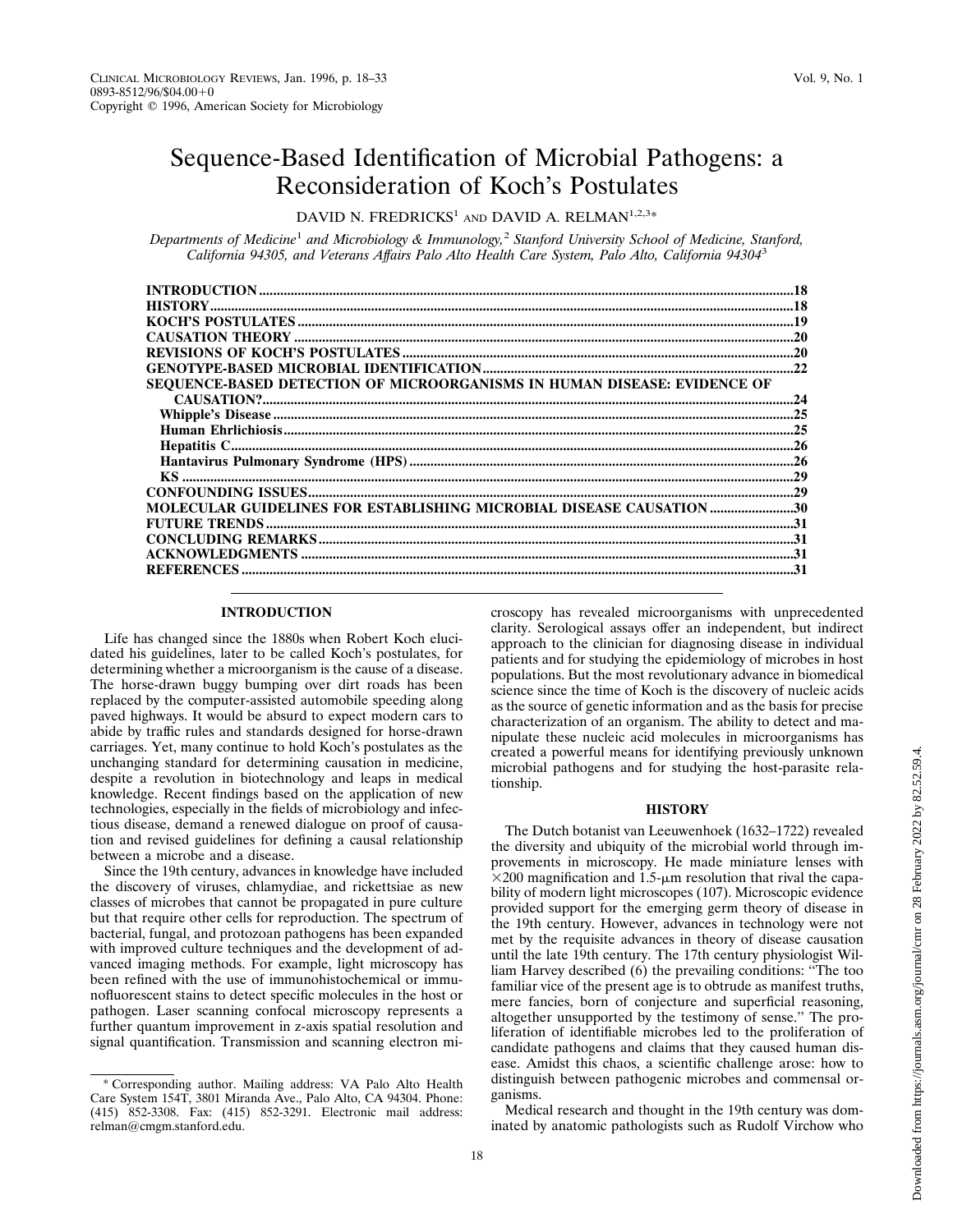looked to the internal structure and function of the body to explain disease. The German anatomist Friedrich Jakob Henle shared this view, but he also believed in the possibility of external factors contributing to disease. Henle speculated that many diseases may be caused by microorganisms, an idea which he advanced in his book *On Miasmata and Contagie* in 1840 (44). Although cognizant of the vast potential of microbes to produce disease, he thought that proof of causation required more than the simple association of microbes with diseased hosts. Henle noted, ''one could prove empirically that (the organisms) were really effective only if one could isolate...the contagious organisms from the contagious fluids, and then observe the powers of each separately.'' Henle's entreaties towards scientific rigor went mostly ignored by the medical community, however, because no practical method existed for separating most microbes by culture. Henle continued his research in anatomy at the University of Gottingen but did not focus on infectious causes of disease (11).

In 1862, Robert Koch enrolled at the University of Gottingen to study medicine. Koch developed a close friendship with Henle; however, the amount of influence that Henle exerted on the subsequent development of Koch's postulates for disease causation is debated (11). It was here that Koch developed skills in scientific research, pathology, and microscopy. Bacteriology was in its infancy. Koch eventually set up a country medical practice, complete with a microbiology research laboratory, and proceeded to elucidate the life cycle of the anthrax bacillus. Koch was a prolific investigator who developed new staining methods to visualize bacteria in histologic specimens and solid-medium culture techniques for growing bacteria in the laboratory. Using this new technology, Koch established bacterial causes for anthrax, tuberculosis, and wound infections (60).

One of Virchow's pupils, Edwin Klebs, was a contemporary of Koch who shifted his focus from the internal causes of disease favored by his mentor to the external causes of disease, including infections. His early research concerned wound infections. In 1877, Klebs proposed two pathways that could be followed in order to investigate the significance of microbes in disease production. Each pathway was considered valid (11): "(i) if organisms that are well characterized and found exclusively in the given disease process are identified, anatomical evidence can be conclusive; (ii) if the form of the organisms provides no certain point of departure, it can be decisive to convey the disease by means of organisms that have been isolated and cultivated outside the body.''

It is clear that Klebs had some influence on Koch's thinking about disease causation, since these two scientists attended the same meetings and Koch made reference to the work of Klebs in his own papers. Koch proceeded to discover the cause of tuberculosis through the development of new culture and staining techniques for mycobacteria in 1882. In 1905, Koch was awarded the Nobel prize for his development of tuberculin and his contribution to bacteriology. However, many people remember Robert Koch not so much for his technological advances in the laboratory as for his thoughtful discussion of disease causation by microbes.

The reasoning behind Koch's ideas on disease causation are probably best represented in his paper ''Die Aetiologie der Tuberculose'' read before the Physiological Society in Berlin on 24 March 1882 (52).

On the basis of my numerous observations I consider it established that, in all tuberculous affections of man and animals there occur constantly those bacilli which I have designated tubercle bacilli and which

are distinguishable from all other microorganisms by characteristic properties. However, from the mere coincidental relation of tuberculous affections and bacilli it may not be concluded that these two phenomena have a causal relation, notwithstanding the not inconsiderable degree of likelihood for this assumption that is derivable from the fact that the bacilli occur by preference where tuberculous processes are incipient or progressing, and that they disappear where the disease comes to a standstill.

To prove that tuberculosis is a parasitic disease, that it is caused by the invasion of bacilli and that it is conditioned primarily by the growth and multiplication of the bacilli, it was necessary to isolate the bacilli from the body: to grow them in pure culture until they were freed from any disease-product of the animal organism which might adhere to them: and, by administering the isolated bacilli to animals, to reproduce the same morbid condition which, as known, is obtained by inoculation with spontaneously developed tuberculous material.

Koch went on to relate his successful isolation of the tubercle bacilli from human patients and animals with tuberculosis, describing the properties of the bacteria on solid culture media and the histologic appearance of the organism. He also presented the details of seven experiments in which he isolated the tubercle bacilli from diseased patients, grew the bacteria in culture for months, and then inoculated culture material into various animals with the production of disease that resembled tuberculosis. Control animals inoculated with serum remained healthy.

## **KOCH'S POSTULATES**

Koch's postulates derived from his work on infectious diseases such as anthrax and tuberculosis. These guidelines were an attempt to establish a standard for evidence of causation in infectious disease. The standard was intended to convince skeptics that microbes can cause disease and to push microbiologists to use more rigorous criteria before claiming a causal relationship for a microbe and a disease. Koch's postulates can be summarized from his presentation before the Tenth International Congress of Medicine in Berlin in 1890 (53, 95).

(i) The parasite occurs in every case of the disease in question and under circumstances which can account for the pathological changes and clinical course of the disease.

(ii) The parasite occurs in no other disease as a fortuitous and nonpathogenic parasite.

(iii) After being fully isolated from the body and repeatedly grown in pure culture, the parasite can induce the disease anew.

If these three conditions were satisfied, Koch stated (53, 95), ''the occurrence of the parasite in the disease can no longer be accidental, but in this case no other relation between it and the disease except that the parasite is the cause of the disease can be considered.'' Some reviewers have added a fourth postulate consisting of a requirement to reisolate the microbe from the experimentally inoculated host. Although logically consistent with Koch's other conditions, this fourth condition appears not to have been emphasized or required by Koch. The critical elements of Koch's postulates include a specific association of the microbe with the disease state; scientific concordance of microbiological, pathological, and clinical evidence; isolation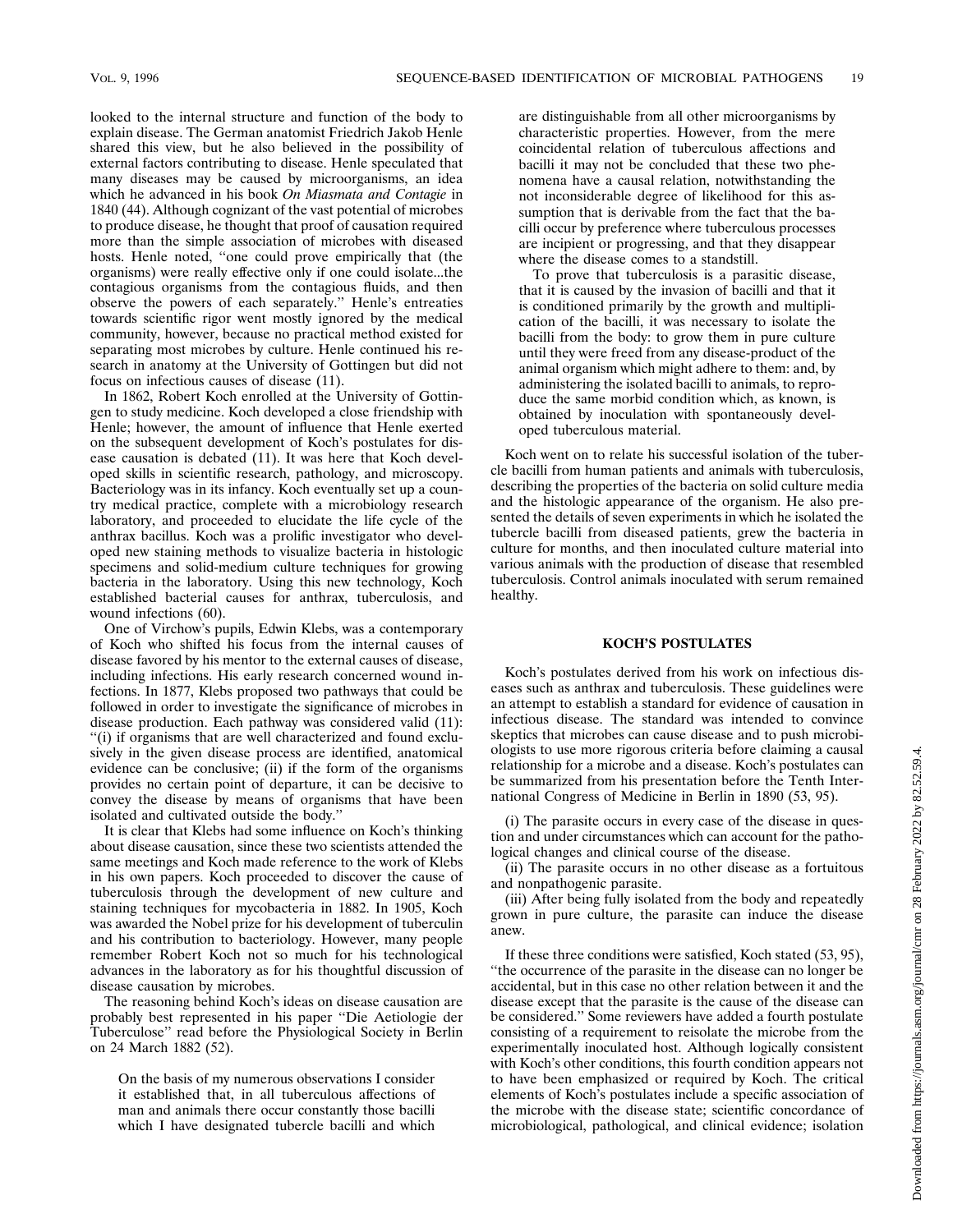of the microbe by culture on lifeless media; and reproduction of disease by inoculation of the cultured organism into a host.

These stringent criteria provide a framework for thinking about the proof of microbial disease causation. For diseases like tuberculosis, these postulates have been quite successful. Koch was able to visualize *Mycobacterium tuberculosis* in diseased tissue from patients, to grow the bacteria in culture, and to reproduce the disease in animals upon inoculation from pure culture. Animals and people without disease were found not to have *M. tuberculosis* in tissues. However, even Koch was aware of the limitations imposed by these postulates. He believed that cholera and leprosy were caused by specific visible microbes, but he could not fulfill all of the postulates for disease causation. Although *Vibrio cholerae* was isolated from patients with cholera in the time of Koch, it was also isolated from healthy subjects, thereby defying the specificity of association demanded by Koch's second postulate (29). Scientists have been no more successful today than a century ago in culturing the etiologic agent of leprosy, *Mycobacterium leprae*. The inability to isolate *M. leprae* in pure culture prevents the fulfillment of Koch's third postulate. Nonetheless, Koch stated (95): ''Therefore, we are justified in stating that if only the first two conditions of the rules of proof are fulfilled, i.e., if the regular and exclusive occurrence of the parasite is demonstrated, the causal relationship between parasite and disease is validly established.''

The limitations of Koch's postulates, evident in the 1800s, are even more pronounced today. Organisms such as *Plasmodium falciparum* and herpes simplex virus or other viruses cannot be grown alone, i.e., in cell-free culture, and hence cannot fulfill Koch's postulates, yet they are unequivocally pathogenic. Similarly, certain microbes such as human immunodeficiency virus (HIV) exhibit a host range that is restricted to humans; they cannot produce typical disease in other hosts, thereby making impossible or unethical the final fulfillment of the third postulate. Furthermore, how does one meet criteria for causation when a pathogenic microbe is also capable of a carrier state (e.g., *Neisseria meningitidis*), causing disease in one individual and not in another? In contrast to the beliefs of Koch and those of his era, we are well aware today that microbial pathogens often cause subclinical infection. For example, the vast majority of patients exposed to *M. tuberculosis* will simply develop a silent infection accompanied by microscopic forms of pathology, marked by the presence of a positive tuberculin skin test, and will not go on to develop active disease. The presence of tubercle bacilli in healthy subjects or subjects with an unrelated disease would seem to violate Koch's second postulate. What of the microbe that produces distant injury by release of a toxin or injury that occurs via immune mechanisms well after disappearance of the causative agent? What of the microbe that can switch on or off disease-producing genes? What of the bacteria that require coinfection with a bacteriophage or acquisition of extrachromosomal DNA to be able to cause disease (e.g., *Corynebacterium diphtheriae* and enterotoxigenic *Escherichia coli*) or the virus (hepatitis D virus) that relies on a second virus (hepatitis B virus) to provide the necessary structural components for reproduction in human tissue (i.e., polymicrobial causation)? How does one incorporate host factors into the equation of causation, such as immunological status, physiology, and genetic variability (42)? How does one incorporate environmental factors (e.g., the roles of vectors and reservoirs in virulence) into the equation of causation? These features of microbial pathogenesis and of microbial pathogens do not integrate well with the paradigm provided by Koch's postulates.

and the complexities of host-parasite relationships suggest that we change our perspective on microbial causation. Definitions should address the difference between ''necessary'' and ''sufficient''; that is, the presence of a microbial pathogen or its products (at some point in time) may be necessary but not sufficient to produce disease in a given host. As Alfred Evans noted (30), ''...failure to fulfill the Henle-Koch postulates does not eliminate a putative microbe from playing a causative role in a disease. It did not at the time of Koch's presentation in 1890 and it certainly does not today. Postulates of causation must change with the technology available to prove them and with our knowledge of the disease.''

## **CAUSATION THEORY**

Koch's postulates were formulated in an attempt to create guidelines for proving disease causation by microbes, formalizing how we think about the connection between cause and effect in medicine. Can causation be proven through scientific observation or experimentation? Although mathematical relationships can be proven by deductive logic, biological relationships can only be inferred from empirical observations. This type of evidence frequently adopts a statistical form. As Marley and McMichael remind us, causation is not observable: only the events that suggest a link between cause and effect are observable (68). In his *Treatise of Human Nature* written in 1739 (49), the British philosopher and skeptic David Hume wrote, ''We have no other notion of cause and effect, but that of certain objects which have always been conjoined together . . . we cannot penetrate into the reason of the conjunction.'' From assembled observations are created explanatory theories which are modified as new observations are made. This process is the basis for inductive reasoning (68).

Unfortunately, Koch's postulates have frequently been applied to issues of causation with a mathematical zeal that is not warranted in the biological world. A microbe that fulfills Koch's postulates is most likely the cause of the disease in question. A microbe that fails to fulfill Koch's postulates may still represent the etiologic agent of disease or may be a simple commensal. The power of Koch's postulates comes not from their rigid application but from the spirit of scientific rigor that they foster. The proof of disease causation rests on the concordance of scientific evidence, and Koch's postulates serve as guidelines for collecting this evidence.

## **REVISIONS OF KOCH'S POSTULATES**

The fundamental limitations of Koch's postulates are no more apparent than when applied to obligate parasites. Since viruses propagate by usurping cellular machinery, they cannot be propagated in pure (lifeless or cell free) culture and therefore cannot fulfill Koch's postulates. The dogmatic insistence that viruses fulfill traditional Koch's postulates probably impeded the early understanding of viral pathogenesis, as observed by the virologist Thomas Rivers in his Presidential Address before the Society of American Bacteriologists in 1936. He stated (95), ''It is unfortunate that so many workers blindly followed the rules, because Koch himself quickly realized that in certain instances all the conditions could not be met. . . . Thus, in regard to certain diseases, particularly those caused by viruses, the blind adherence to Koch's postulates may act as a hindrance instead of an aid." Recognizing the weight of evidence supporting the notion that viruses cause specific diseases, and the inability of Koch's postulates to incorporate this evidence, Rivers proposed his own postulates to establish a causal relationship between a virus and a disease (95): (i) a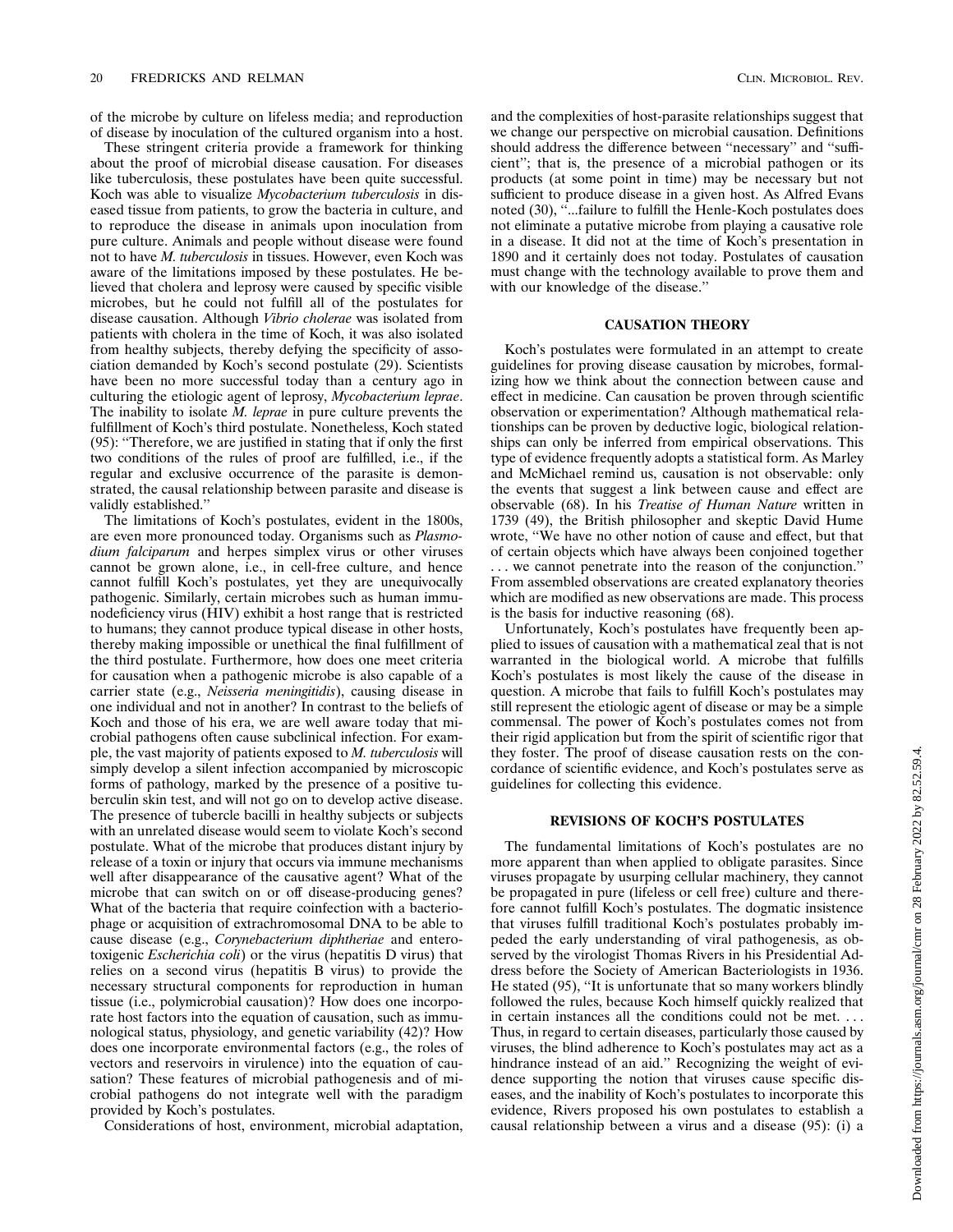| <b>TABLE 1. FILL's epidemologic criteria for causal association</b> |                                                                                 |  |
|---------------------------------------------------------------------|---------------------------------------------------------------------------------|--|
| Causal criterion                                                    | Causal association                                                              |  |
|                                                                     |                                                                                 |  |
|                                                                     |                                                                                 |  |
|                                                                     | different methodology, by different researchers, under different circumstances? |  |
|                                                                     |                                                                                 |  |
|                                                                     |                                                                                 |  |
|                                                                     |                                                                                 |  |
|                                                                     |                                                                                 |  |
|                                                                     |                                                                                 |  |
|                                                                     |                                                                                 |  |
|                                                                     |                                                                                 |  |

TABLE 1. Hill's epidemiologic criteria for causal association*<sup>a</sup>*

*<sup>a</sup>* Modified from reference 45.

specific virus must be found associated with a disease with a degree of regularity; and (ii) the virus must be shown to occur in the sick individual not as an incidental or accidental finding but as the cause of the disease under investigation.

Rivers' postulates differed from Koch's postulates in that the pathogenic virus did not need to be present in every case of the disease, the possibility of a viral carrier state was recognized, and the requirement for propagation of the pathogenic virus in media or cell culture was abandoned. Rivers proposed several approaches to fulfilling the second postulate, which distinguished between causation and simple association. The pathogenic virus should be present at the proper time in specific lesions. Disease should be produced with some regularity by serial inoculation of infected material (tissue, blood, or exudate) "free from ordinary microbes or rickettsiae" into susceptible hosts, incorporating appropriate controls (95). The production of specific antibodies in response to a viral infection provides further evidence of a pathogenic role, especially in concert with other evidence. Rivers recognized multiple potential pitfalls, including the difficulty of determining the presence of a virus in a tissue sample for animal inoculation and the potential for coinfection with other nonpathogenic viruses or viruses persisting in a carrier state, leading to misinterpretation of animal experiments. Nevertheless, Rivers' challenge to the classical Koch's postulates provided a new way of thinking about disease causation.

Technological advances led to the discovery of hundreds of new viruses over the next two decades. Some of these viruses were found typically to establish chronic or latent infections in humans, challenging the approaches to proof of causality. Heubner in 1957 (47) wrote, "In addition to many opportunities for spurious etiologic associations provided by the simple chance occurrence of numerous ubiquitous and prevalent viruses, some representatives of these agents are demonstrably persistent in the human host for weeks or months . . . and simultaneous multiple viral infections are extremely common.'' How, then, does one establish a causal link between a virus and a disease? Heubner proposed a list of suggestions based on Koch's and Rivers' postulates which he called a ''Bill of Rights for Prevalent Viruses comprising a guarantee against the imputation of guilt by simple association,'' consisting of nine points (47). Heubner interjected epidemiology into the criteria used to judge disease causation and refined the previous postulates so that they fit viral pathogenesis. Immunologic criteria, such as the development of specific antibodies or the prevention of disease by specific vaccine, were considered to be important corroborating evidence of causation. Recognizing the perils of strict adherence to a set of rules, he presented his suggestions as guidelines, as opposed to formal postulates.

Sir Austin Bradford Hill also discussed epidemiologic crite-

ria for distinguishing between disease causation and association, here in reference to environmental and occupational medicine, in his President's Address before the Royal Society of Medicine in 1965 (45). He proposed that one consider nine factors in evaluating a possible causal relationship (Table 1). As others before him had done, he argued that no set of criteria can provide absolute proof of causation but that guidelines can, and should, be used to weigh evidence.

Serological, or immunological, criteria became more widely applied to investigations of microbial disease causation with the purification of viral antigen and detection of specific antibody. The relationship between Burkitt's tumor-associated herpes-type virus (Epstein-Barr virus [EBV]) and infectious mononucleosis was clarified, and causality was assigned, on the basis of the population-based features of seroreactivity to EBV antigen (43). Accordingly, Alfred Evans proposed his ''Elements of Immunological Proof of Causation'' that were derived from experience with EBV (29):

(i) antibody to the agent is regularly absent prior to the disease and exposure to the agent;

(ii) antibody to the agent regularly appears during illness and includes both immunoglobulin G and M classes;

(iii) the presence of antibody to the agent predicts immunity to the clinical disease associated with primary infection by the agent;

(iv) the absence of antibody to the agent predicts susceptibility to both infection and the disease produced by the agent;

(v) antibody to no other agent should be similarly associated with the disease unless it is a cofactor in its production.

Another challenge to previous concepts of causation emerged with discovery of slow virus infections of the nervous system. The agents of kuru and Creutzfeld-Jacob disease could not be seen, grown in the laboratory, or monitored by serological response. Not only do these agents fail to fulfill Koch's postulates, but they fail to meet many of the criteria for disease causation by viruses suggested by Rivers and Heubner. In 1974, Johnson and Gibbs proposed three criteria for linking a slow virus with a disease process that incorporated in situ detection of the causative agent and microbiologic-histologic correlations (50): (i) consistency in the transmission of the disease to experimental animals or in the recovery of the virus in cell cultures; (ii) either serial transmission of the clinicopathologic process, using filtered material and serial dilutions to establish replication of the agent, or consistent demonstration of the recoverable agent in the diseased tissue and in appropriate cells within the lesions, by electron microscopy, immunofluorescence, or other methods; (iii) parallel studies of normal tissue or tissues of patients with other diseases to establish that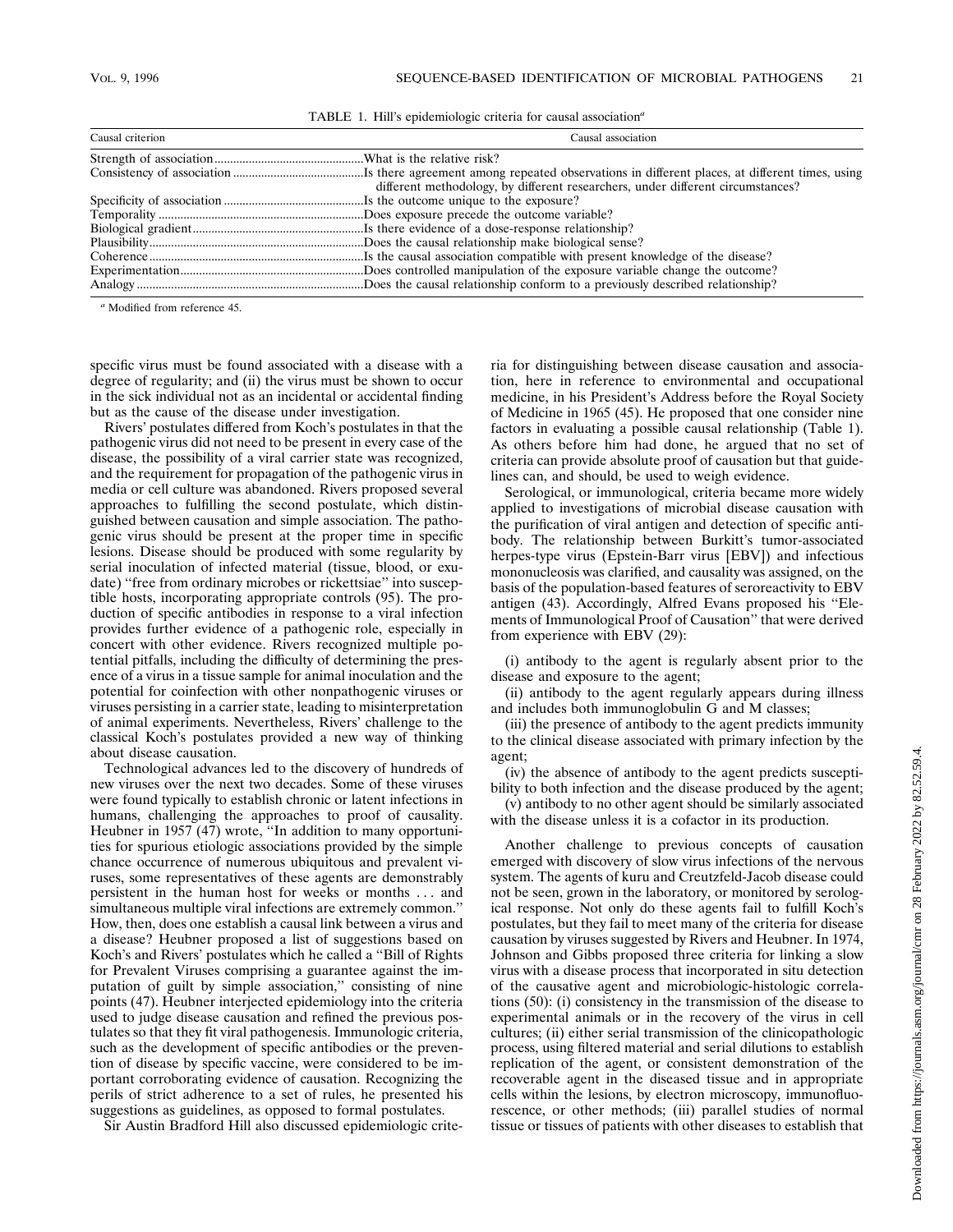the agent is not an ubiquitous agent or a contaminant. These criteria have been met for agents such as those producing kuru, Creutzfeld-Jacob disease, subacute sclerosing panencephalitis (measles), and progressive multifocal leukoencephalopathy (JC papovavirus).

The role of microorganisms in carcinogenesis has received increasing attention as chronic or persistent infections and the attendant chronic inflammatory response become better understood. Long-term relationships between pathogen and host pose additional difficulties for proof of causation. Some of these difficulties and issues include the long incubation period between exposure and disease, low frequency of outcome (neoplasia), the confounding role of endogenous viruses and other host factors, and the absence of relevant disease models (29). Despite these obstacles, evidence that certain viruses, for example, play a pivotal role in the production of neoplasms has accumulated. Multiple lines of evidence link EBV with Burkitt's lymphoma and the human papillomavirus with cervical cancer. Both seroepidemiological and virologic criteria have been applied to these and other virus-associated disease phenotypes. The latter criteria include evidence of in situ viral multiplication or gene expression; presence of intact virus, viral genome, or products in affected tissue; demonstration of viral capability for malignant transformation of cells in vitro; and reproduction of tumors in an animal model by using purified virus or viral products (29). Arguments for a causal role of *Helicobacter pylori* in certain forms of gastric cancer have been primarily based on seroepidemiological data (73, 80, 81). The strength of these arguments derives from calculations of relative risk, the consistency of the associations, and temporality (see Hill's criteria in Table 1 and Evans' elements given above). Further assessments of causality will be based on the results of intervention studies.

Koch's postulates have been modified by many investigators working outside the traditional infectious disease paradigm. These investigations have concerned the causative roles of environmental toxins (40), organic dusts (25), human serum cholesterol (9), and autoimmunity (41) in human disease. In addition to gene products and other molecules, the logic that is inherent in Koch's original postulates can be applied to the association between microbial genes and virulence-related microbial phenotypes (32). In this setting, the postulates offered by Falkow (32) emphasize constancy of association and evidence that the gene is necessary, rather than sufficient for pathogenicity (i.e., inactivation of the gene leads to a measurable loss of microbial virulence).

In his review "Causation and Disease" (29), Evans documented the evolution of thought on causal theory in medicine following the enunciation of Robert Koch's postulates. Evans developed a set of criteria for causation based on modern technology, improved understanding of pathogenesis, and an appreciation of the limitations of the original Koch's postulates. This unified concept of causation was intended to apply to acute and chronic diseases with diverse etiologies.

(i) Prevalence of the disease should be significantly higher in those exposed to the putative cause than in control cases not so exposed.

(ii) Exposure to the putative cause should be present more commonly in those with the disease than in controls without the disease when all risk factors are held constant.

(iii) Incidence of the disease should be significantly higher in those exposed to the putative cause than in those not exposed, as shown in prospective studies.

(iv) Temporally, the disease should follow exposure to the putative agent with a distribution of incubation periods on a bell-shaped curve.

(v) A spectrum of host responses should follow exposure to the putative agent along a logical biologic gradient from mild to severe.

(vi) A measurable host response following exposure to the putative cause should regularly appear in those lacking this before exposure or should increase in magnitude if present before exposure.

(vii) Experimental reproduction of the disease should occur in higher incidence in animals or humans appropriately exposed to the putative cause than in those not so exposed; this exposure may be deliberate in volunteers, experimentally induced in the laboratory, or demonstrated in a controlled regulation of natural exposure.

(viii) Elimination or modification of the putative cause or of the vector carrying it should decrease the incidence of the disease (e.g., control of polluted water or smoke).

(ix) Prevention or modification of the host's response on exposure to the putative cause should decrease or eliminate the disease (e.g., immunization or drug).

(x) The whole thing should make biologic and epidemiologic sense.

# **GENOTYPE-BASED MICROBIAL IDENTIFICATION**

The emergence of technology that grants ready access to nucleic acid sequences and the conceptual advances that allow inference of evolutionary relationships from certain sequences have brought about the identification and detection of novel and previously uncharacterized microorganisms. The petri dish and traditional tissue stains have been supplanted by nucleic acid amplification technology (98, 99) and in situ oligonucleotide hybridization (1, 27) for ''growing'' and ''seeing'' some microorganisms. The power of these techniques has opened a new window on the diversity of environmental and humanassociated microorganisms (35, 37, 87, 88, 111, 112). It has also led to an explosion of amplified sequences purportedly derived from uncultivated or fastidious microbes that are associated with pathology or disease. The quest to find relevance in these sequences demands a reassessment of our analysis of disease causation proof; in this context, Koch's original postulates seem even less applicable. One of the most problematic situations arises from the amplification of phylogenetically informative microbial sequences directly from diseased host tissue (91).

There is a growing trend towards reliance on genotypes for microbial characterization. Genotypes are more specific and are more easily quantified and standardized among different organisms than are the phenotypic markers used traditionally. Various conserved genetic sequences have been evaluated as representations of the entire genome and its evolutionary history. Among these, 16S (and 16S-like) and 18S (and 18S-like) rRNA sequences are found among all cellular life and reliably predict organismal phylogeny (79, 115). For these reasons, they have become the most common amplification targets for broad-range microbial identification. These arguments are also self-fulfilling: as the database of such sequences becomes increasingly robust, their usefulness and attractiveness increase. However, there are other broadly conserved, phylogenetically useful sequences, such as those encoding elongation factor G and proton-translocating ATPases (79).

In the 1980s, universal or broadly conserved 16S rRNA sequences were proposed as targets for rapid sequence determination or gene amplification (7, 16, 61, 114). This concept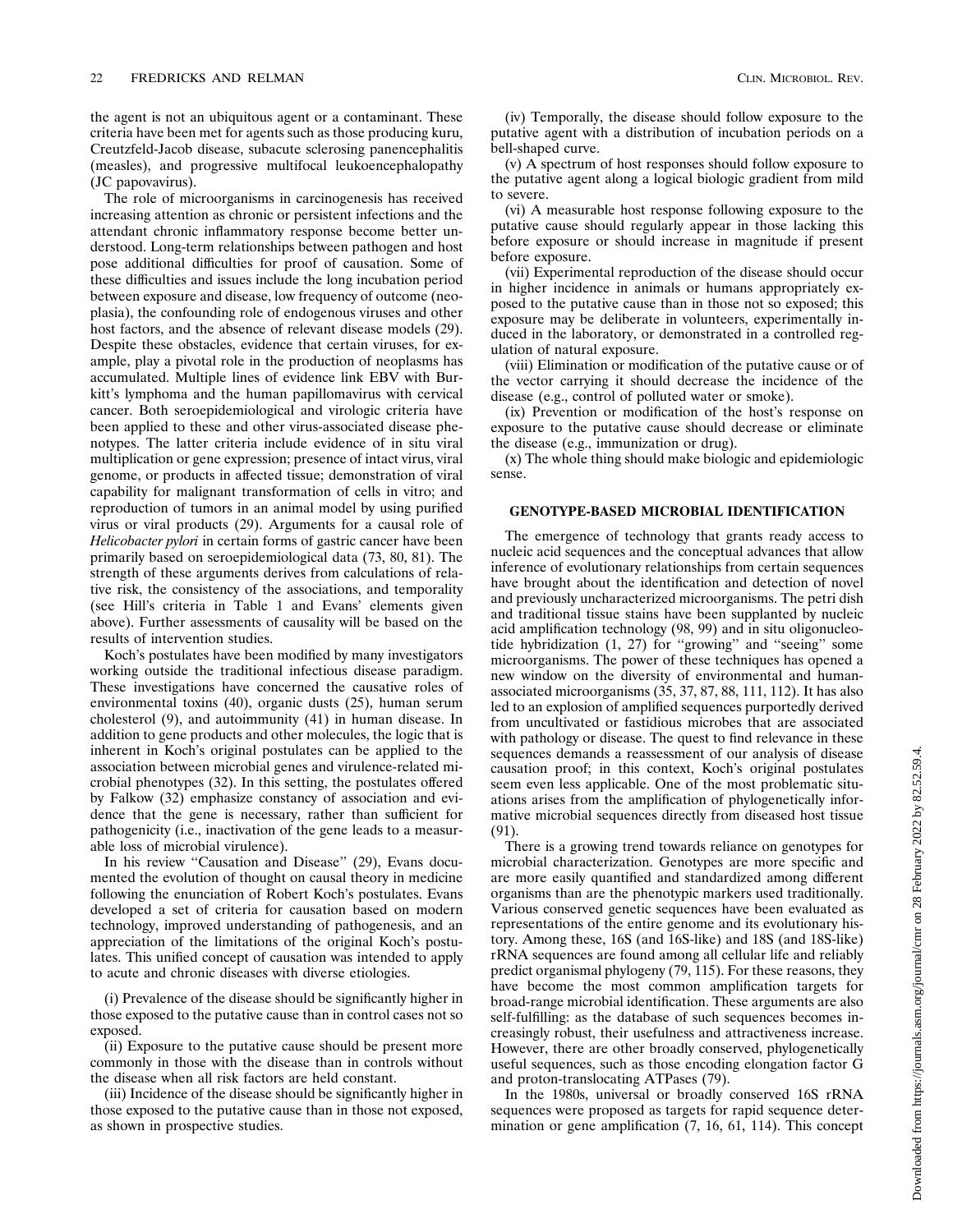

FIG. 1. Flow diagram demonstrating various approaches for the identification and detection of microorganisms in clinical samples using sequence-based technology. The combination of the two steps denoted by an asterisk (\*) is known as RT-PCR. Modified from reference 1 with permission of the publisher.

led the way to rapid identification of fastidious or uncultivated bacterial pathogens on a genus-specific level (5, 8) and domain (Bacteria)-wide level directly from infected human tissue (91, 104). With this type of approach, one obtains highly specific information about the evolutionary history of a putative microbial pathogen and hence its taxonomic position relative to those of other known organisms. In addition, one obtains sequence information from which specific primers and probes can be designed (Fig. 1). For example, in 1990 the visible bacilli associated with bacillary angiomatosis (BA) could not be cultivated and remained unidentified. With broad-range 16S

rDNA primers, a partial gene sequence was amplified from digested BA tissue (91). Sequence analysis suggested that this bacillus was closely related to *Rochalimaea* (*Bartonella*) *quintana*. With specific primers designed from this sequence, three other independent BA tissues were found to harbor the same organism, subsequently designated *Rochalimaea* (*Bartonella*) *henselae*, and tissues without this disease tested negative. These results were supported by investigators who cultivated both *Bartonella henselae* and *Bartonella quintana* from the tissue or blood of patients with BA or bacteremia and confirmed species identification with DNA sequence (54, 64, 90). Culti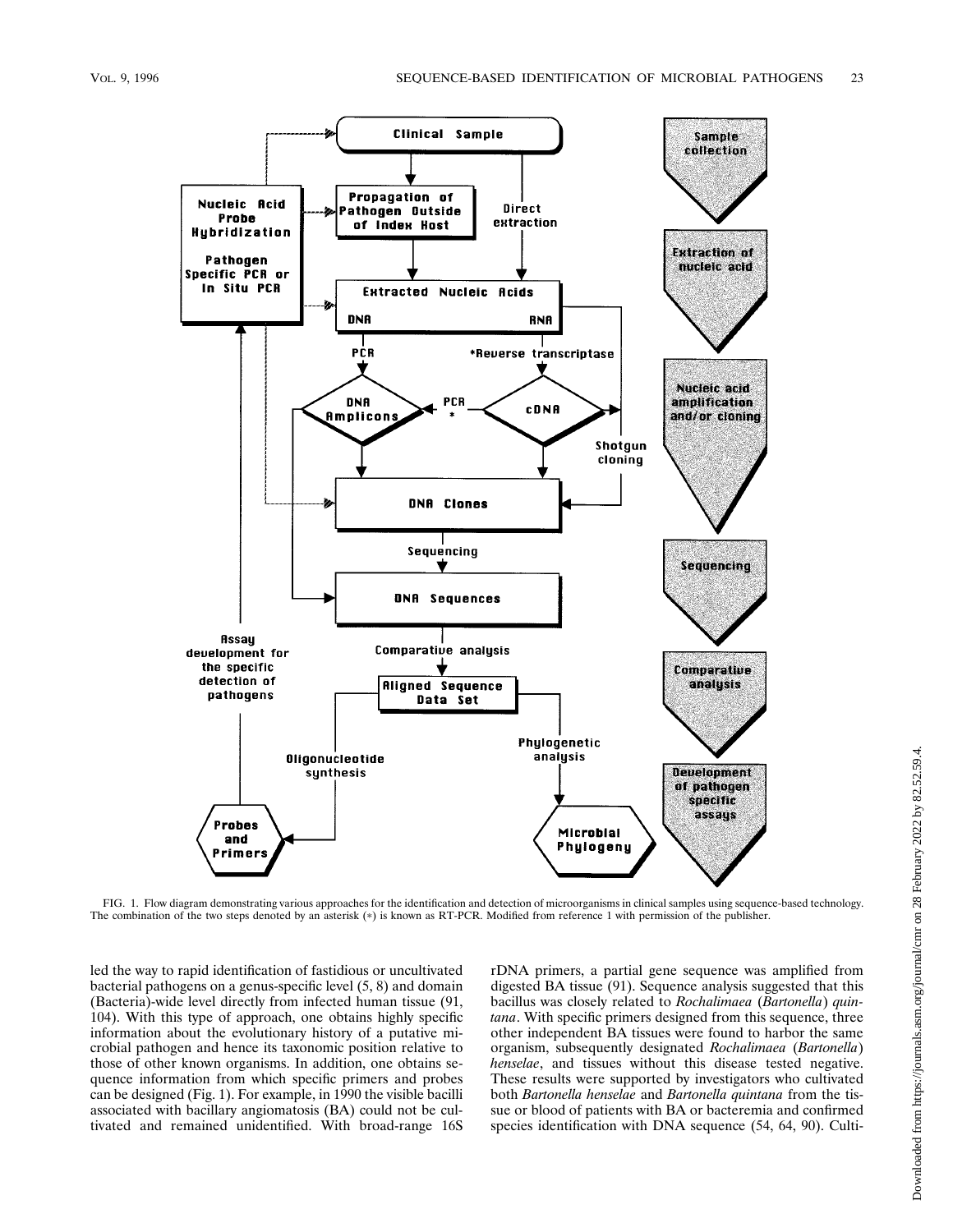vation of *B. henselae* subsequently led to the generation of specific antisera and immunologic detection of the organism in diseased tissue (85, 106), although there is still no available animal model with which to induce BA experimentally.

In practice, one must test the ability of any sequence information to discriminate between taxons and clones, especially since the latter may be more pertinent to questions regarding pathogenicity (89). Nonetheless, the power of such an approach is obvious, especially with regard to uncultivated microbial pathogens (87). However, with only amplified sequence available, the biological role or even existence of these inferred microorganisms remains unclear. And the absence of a purified intact microorganism prevents experimental reproduction of disease (Koch's third postulate). Studies of environmental microbial communities illustrate the dimension of such problems. 16S rRNA or rDNA sequences obtained directly from thermal springs, ocean water, and soil reveal a degree of microbial diversity well beyond that which was previously suspected on the basis of laboratory cultivation (35, 62, 102, 111, 112). To date, few if any of these hundreds of sequences correspond to known, cultivated microorganisms. Problems similar to these were alluded to by earlier workers in the field of microbial disease causation and have been described above. However, certain aspects of PCR-amplified, tissue-based microbial identification methods pose added difficulties for proving causation.

The extreme sensitivity of nucleic acid amplification techniques enhances the possibility that one will detect clinically irrelevant ''contaminant'' or ''endogenous'' target sequences. This is especially true with clinical samples that contain relatively few pathogenic microorganisms and has always been a problem to a lesser extent with laboratory cultivation. PCR has revealed for the first time the low levels of microbial DNA contamination in most laboratory reagents and may well reveal a previously unsuspected degree of intrinsic microbial contamination in many human anatomic sites. When one considers the ease and accessibility of amplification and DNA sequencing methods and the difficulties in eliminating contamination, it seems likely that the number of new claims for clinically associated microbial sequences will soar. Furthermore, when a sequence is amplified from a digested sample in a tube, the sequence information becomes anatomically disconnected from the disease process, and its relevance becomes more difficult to ascertain. In situ nucleic acid techniques offer the opportunity to establish this connection.

One of the first applications of in situ nucleic acid techniques to the study of an infectious process in intact tissue concerned human papillomavirus infection. Hybridization of radioactive RNA and DNA probes confirmed viral type-specific associations with various forms of cellular pathology (koilocytosis, dysplasia, and frank neoplasia) and allowed subcellular localization of viral genome and mRNA (108, 109). Earlier demonstrations of human papillomavirus viral types in tissue-derived DNA with Southern methods were strengthened by this demonstration of the direct association of specific viral gene expression with cytopathic effects. With the finding of certain human papillomavirus types such as 16 and 18, before the development of cellular dysplasia and with further information about the interaction of purified recombinant human papillomavirus type 16 and 18 gene products E6 and E7 with host cell cycle regulatory proteins, Hill's causal association criteria of temporality and biological plausibility could be addressed (15, 56, 100, 101).

In situ nucleic acid techniques have advanced since the mid-1980s. In situ PCR amplification of target sequence prior to probe hybridization improves the sensitivity of microbial detection. In this fashion, Haase et al. were able to increase the sensitivity of lentiviral DNA detection in cells by 2 orders of magnitude (39); however, the results with the use of this technique by different investigators are variable. Fluorescence labeling and confocal laser microscopy enhance the ease and sensitivity of in situ oligonucleotide probe detection. These techniques have been applied to 16S rRNA-based in situ detection of uncultivated bacteria and can be used to quantitate and follow the relative abundance of any given microorganism within its natural ecologic niche (1, 23, 36). rRNA is present in several orders of magnitude greater copy number per cell than rDNA (i.e., there is intrinsic amplification), and it is relatively stable in comparison with mRNA. Thus, this experimental approach permits a physical association to be made between a specific amplified sequence used to infer the presence of a putative pathogen and a visible microbial structure within host tissue. Preliminary results suggest that *B. henselae* can be detected directly in BA tissue lesions with in situ 16S rRNA oligonucleotide hybridization (Fig. 2) (92).

Representational difference analysis (RDA) is another technique that has been used for the detection and sequence-based characterization of microorganisms that cannot be separated from host cells and tissue (63). RDA relies on subtractive and kinetic enrichment to isolate rare DNA fragments that are present in only one of two otherwise identical populations of DNA (Fig. 3). The DNA population that contains the target DNA fragments of interest is termed the ''tester'' population. Adaptors that encode PCR primer sequences are ligated to these fragments. Excess ''background'' DNA (''driver'') without adaptors hybridizes to DNA molecules that are common to both populations, producing hybrids that contain only one PCR priming site. These hybrids undergo only linear amplification during PCR. Unique (target) tester DNA fragments contain an adaptor on each DNA strand and therefore undergo exponential amplification during PCR, leading to enrichment. This approach has remarkable power for detecting small differences between complex genomes. Single copies of a viral genome (e.g., adenovirus) can be detected and isolated within a background of human chromosomal DNA (63). The disadvantage of this approach for identifying microbial pathogens is that only small  $(<1$  kbp) random fragments from the microbial genome are obtained; the sequence information contained within these fragments may not be sufficient for the identification of an organism with a relatively complex genome (e.g., a bacterium or fungus). Nevertheless, an investigation of Kaposi's sarcoma (KS) tissues with RDA revealed a novel sequence with significant similarity to known herpesviruses (12) (see below). Many of the issues relevant to proof of causality for uncultivated microbial agents described above also apply to RDA-based findings; however in theory, any sequence identified with RDA has already been selected on the basis of its absence or relative scarcity in normal host tissue.

# **SEQUENCE-BASED DETECTION OF MICROORGANISMS IN HUMAN DISEASE: EVIDENCE OF CAUSATION?**

Many different approaches and arguments have been proposed in the course of sequence-based detection of putative microbial pathogens in an attempt to address causality. Some of these studies are summarized below. In most of these cases, a causal relationship based on Koch's original postulates has not been firmly established, especially for those agents that cannot be cultivated in the laboratory. Instead, various forms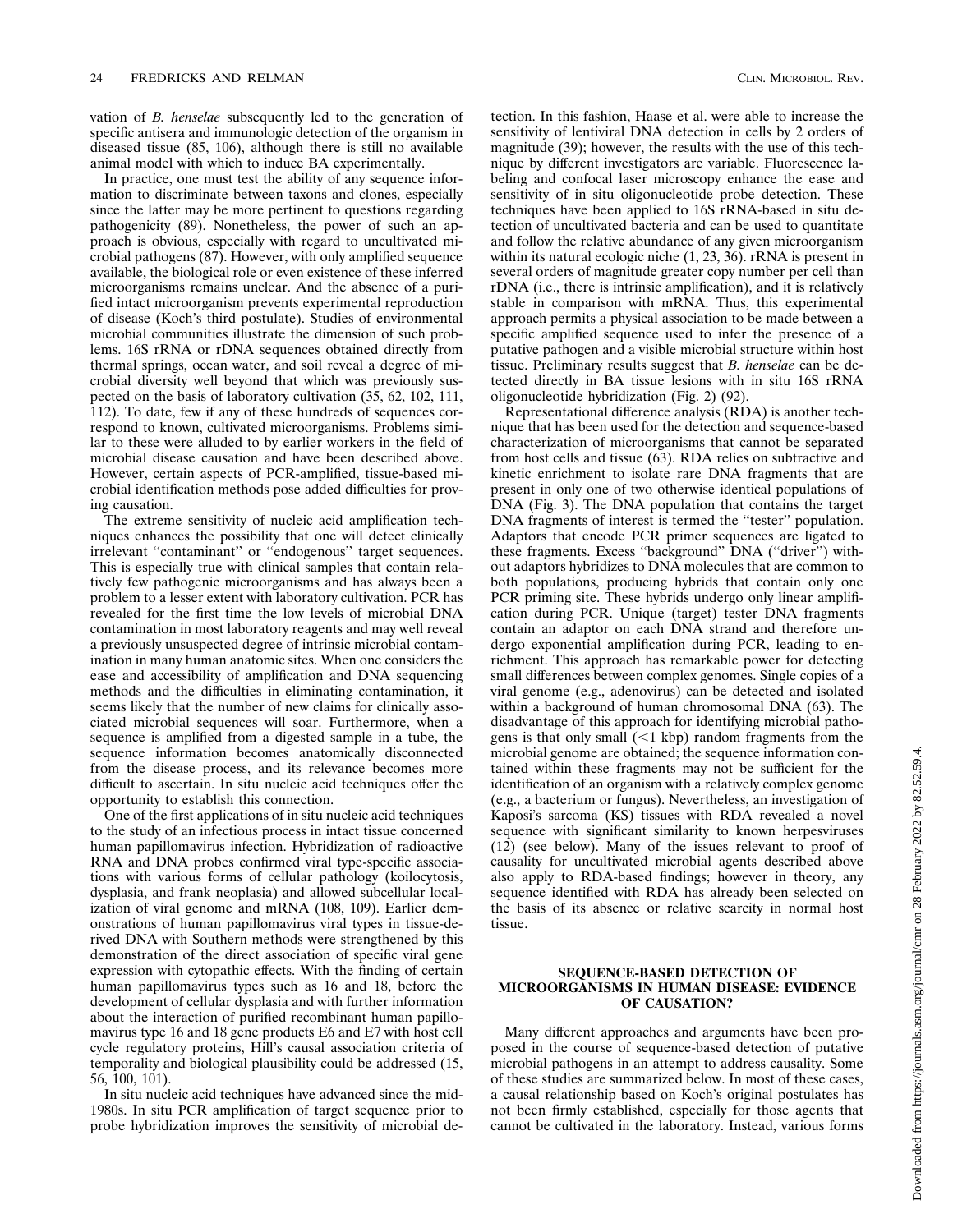

FIG. 2. In situ oligonucleotide detection of a cluster of *B.* (*Rochalimaea*) *henselae* organisms in a tissue lesion from a patient with BA. A specific oligonucleotide probe was designed from the *B. henselae* 16S rDNA sequence and linked to biotin. Bound probe (arrowheads) was detected with a streptavidin-alkaline phosphatase conjugate. Original magnification, 31,000. Photo courtesy of Donald Regula, Department of Pathology, Stanford University.

of evidence that together offer the groundwork for further consideration of causation proof have been compiled.

## **Whipple's Disease**

Ever since its first description in 1907, two forms of evidence have suggested that the etiology of Whipple's disease is bacterial. First, a monomorphic (but uncultivated) bacillus is consistently seen within areas of pathology in all affected tissues by electron microscopy (14, 24, 105, 116). Second, patients respond favorably to treatment with antibacterial drugs. Disappearance of the bacilli accompanies clinical improvement; reappearance of the bacilli presages clinical relapse (110). Sequence-based identification of the presumed causative bacillus was reported by two groups (93, 113). In one investigation, a partial bacterial 16S rDNA sequence was amplified from a tissue with classical histologic features of this disease, using broad-range bacterial PCR primers (113). From the analysis of serial dilutions of the DNA extracted from this tissue, the investigators estimated that the original biopsy contained about  $10<sup>7</sup>$  organisms, a microbial load too high to represent simple colonization in the upper gastrointestinal tract; however, the specificity of this finding was not tested with negative or other positive tissues. In this situation, the concordance between the observed tissue burden of organisms as determined by microscopy and the measured tissue burden of unique microbial nucleic acid as estimated by PCR was proposed as evidence of a causal association (113). In the second study, a similar but more complete 16S rDNA sequence was associated with five independent cases of disease but not with 10 control patients who had no evidence of Whipple's disease (93). Several independent amplification reactions with different pairs of broad-range bacterial 16S rDNA primers yielded sequences from the same tissue with identical overlapping segments. On the basis of unique phylogenetic relationships inferred from the amplified sequence, and the unusual clinical and morphologic features of the disease and bacillus, respectively, a new genus and species name, ''*Tropheryma whippelii*,'' was proposed for this organism (93) (Fig. 4). Although the number of patients studied was small, the data favored a specificity of association demanded by Koch's first two postulates. Examination of additional Whipple's disease clinical samples confirms the presence of the same or a nearly identical 16S rDNA sequence (66, 70, 72, 86, 94). To strengthen these data, one would like to demonstrate specific hybridization of a *T. whippelii* 16S rDNA probe with visible bacilli in Whipple's disease tissues. It is argued that data on anatomic localization of amplified sequence should be included in proposals for new sequence-based taxons (74). Additional evidence for causality may be provided by quantitative PCR demonstration of a (gene) dose-response (disease) relationship, particularly in the context of disease treatment.

#### **Human Ehrlichiosis**

Another successful application of sequence-based technology in determining disease causation was demonstrated by the search for the agent(s) of human ehrlichiosis. In 1986, Maeda et al. reported the case of a 51-year-old man who complained of 5 days of fever, headache, malaise, and myalgia (65). The patient was noted to be confused, with mild hepatitis, acute renal failure, anemia, and thrombocytopenia. Two weeks before, the patient had been bitten by ticks while in Arkansas. A presumptive diagnosis of Rocky Mountain spotted fever was made, and the patient slowly responded to chloramphenicol followed by doxycycline. Review of the blood smear revealed inclusions within circulating leukocytes, predominantly monocytes and lymphocytes. Curiously, all serologic tests were negative except that for *Ehrlichia canis*, a species found in dogs. Electron micrographs confirmed the presence of *Ehrlichia*-like intraleukocytic inclusions (morulae). This report suggested that *E. canis* or a closely related organism might be a human pathogen. Between 1987 and 1993, 299 cases of human ehrlichiosis were reported (31); leukopenia, thrombocytopenia, and elevated liver transaminase levels are common laboratory findings in this illness (34). From a 21-year-old army reservist from Ft. Chaffee, Ark., with a febrile illness, an *Ehrlichia*-like organism was propagated in a canine macrophage cell line (21). This culture material, as well as blood samples from two patients, including the index case, served as a target for bacterial broad-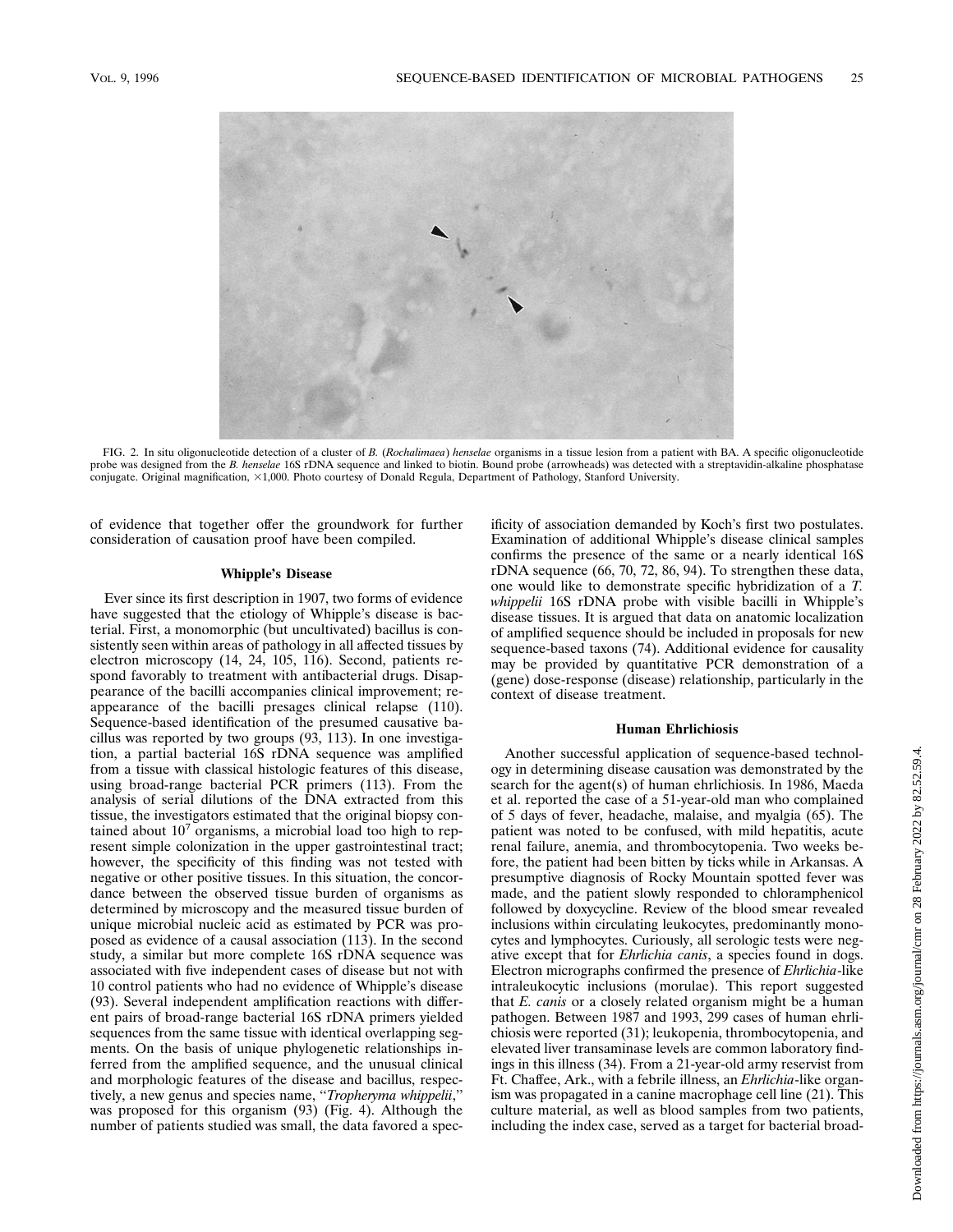

Enriched microbial DNA fragments

FIG. 3. Simplified diagram of RDA. The tester and driver genomes are first converted to less complex ''representations'' by restriction endonuclease digestion and an initial round of PCR amplification (not shown). The products tend to be smaller than 1 kb, and although only a small portion of the genome is represented, different endonucleases can be used to sample other parts of the genome. Oligonucleotide adaptors are ligated to the 5' ends of the tester fragments only. Tester and driver DNA are then mixed, melted, and reannealed in the presence of excess driver DNA. PCR amplification of this mixture with adaptor-specific primers results in preferential amplification of self-reannealed tester DNA because adaptor priming sequences are present on both DNA strands. Driver DNA which is complementary to tester DNA competitively inhibits amplification of sequences common to both populations by preventing the self-reannealing which is necessary for PCR-mediated logarithmic expansion of amplicons. The unique target DNA sequences present only in the tester population are left alone to self-reanneal and amplify exponentially.

range PCR amplification of 16S rDNA. Analysis of the amplified 16S rDNA sequence indicated that this agent of human ehrlichiosis was a previously uncharacterized *Ehrlichia* species, most closely related to *E. canis*; it was designated *E. chaffeensis* (2). A review of human ehrlichiosis cases confirms a high degree of serologic cross-reactivity between *E. canis* and *E. chaffeensis* (21, 34). All of 19 cases of human ehrlichiosis with positive *E. chaffeensis* serology have yielded *E. chaffeensis*specific sequences with specific 16S rDNA PCR primers  $(3, 1)$ 31).

The nature of the clinical illness, the presence of leukocytic inclusions, and serologic cross-reactivity with *E. canis* all provide scientific concordance of evidence to suggest a causal role for *E. chaffeensis* in the production of this febrile human illness. The specificity of association of the nucleic acid sequences with diseased patients is also supportive. Arguments for causality are strengthened when microbial genotype (in this case, molecular phylogenetic information) accurately predicts biological and clinical phenotypes. In this case, the inference of an *Ehrlichia* species from 16S rDNA sequence amplified in the setting of a "rickettsia-like" illness and intraleukocytic inclusions is scientifically concordant; the finding of a sequence that suggested the presence of a novel helminth would be discordant. More recently, a second *Ehrlichia* species that is also pathogenic for humans has been detected in the United States (4, 17). The sequence-based phylogenetic relationships of this agent with *E. equi* and *E. phagocytophila* are also concordant with biological phenotype; all three preferentially infect granulocytes.

#### **Hepatitis C**

Choo et al. discovered the virus associated with most cases of non-A, non-B hepatitis by using sequence-based technology, with prior knowledge only as to the morphology of this agent, availability of an animal model of infection, and immune sera (19). Viral particles were concentrated from chimpanzee serum with a high infectious titer, and the nucleic acids were extracted and denatured. A cDNA expression library was screened with the serum of a patient with chronic non-A, non-B hepatitis. Of approximately  $10<sup>6</sup>$  clones screened, 1 reactive clone was discovered, and this cDNA was used to identify other overlapping clones in the library. This cDNA did not hybridize to human or chimpanzee DNA. It did hybridize to RNA extracted from the liver of an infected chimpanzee but not to RNA extracted from the liver of an uninfected chimpanzee. Furthermore, the cDNA hybridized to nucleic acid in the serum of the original chimpanzee, and this hybridization was abolished with RNase but not DNase, suggesting that the infectious agent was an RNA virus (19). From overlapping clones, a viral genome was assembled with features closely related to those of the *Flaviviridae*. Recombinant antigen was expressed in yeasts and used as the basis for a serologic test for this newly discovered hepatitis C virus (HCV). A high percentage of patients with chronic posttransfusion non-A, non-B hepatitis were found to be seropositive for HCV (58). The discovery of HCV is an example of the successful combination and interdependence of sequence-based identification with immunologic reactivity in patients as a screen for ''meaningful'' sequences. Uncharacterized polyclonal antibodies from a patient with the disease in question were used for the initial identification of a sequence that had been transmitted and replicated in a heterologous host. This screen required that a sequence express an antigen that had been previously recognized by patients with the disease. With this and derivative serologic tests and a specific reverse transcriptase PCR (RT-PCR) assay, a strong association has been established between persistent infection and chronic hepatitis (33, 75). RT-PCR utilizes reverse transcriptase to create cDNA from an RNA template such as that found in RNA viruses like HCV. A form of  $\text{DNA}$ polymerase is subsequently used for amplification of the DNA template by the PCR. In situ techniques confirm that specific HCV sequences and protein can be found in hepatocytes of patients with disease (55, 76).

#### **Hantavirus Pulmonary Syndrome (HPS)**

In May 1993, the Indian Health Service reported multiple cases of an unexplained febrile illness with adult respiratory distress syndrome and death in previously healthy patients living in the Four Corners area of the southwestern United States (10, 13, 26). The first clues to the cause of this illness came from serum samples sent to the Centers for Disease Control and Prevention which were found to contain antibod-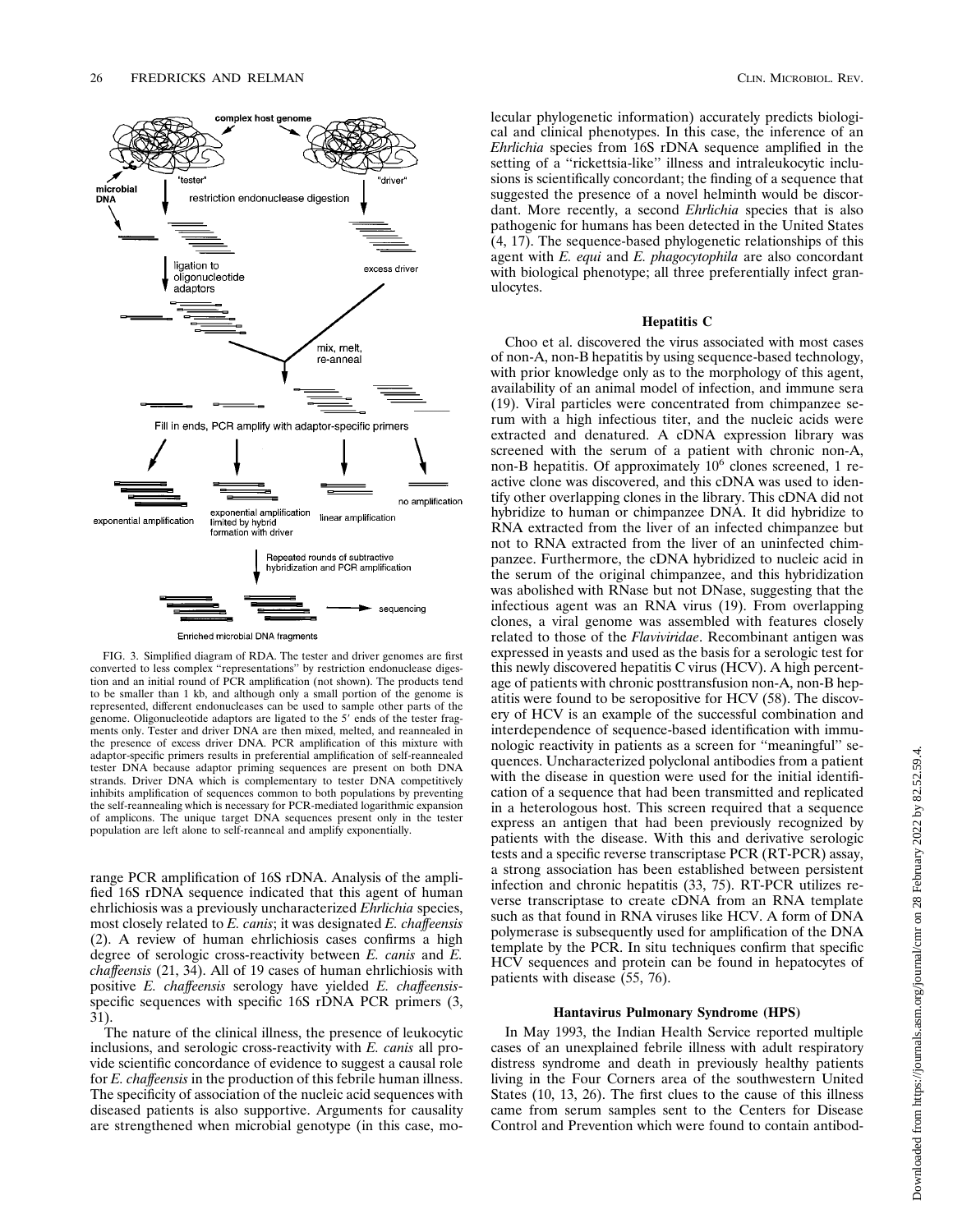

FIG. 4. Flow diagram describing a sequence-based approach taken to identify the uncultivated bacillus associated with Whipple's disease.

ies to several types of hantaviruses (Fig. 5). Surprisingly, hantaviruses were not known to cause pulmonary disease, and no antibodies that recognized known pulmonary pathogens were detected. Immunohistochemical staining of autopsy tissue, using monoclonal antibody directed at conserved hantaviral nucleoprotein segments, confirmed the presence of hantavirus antigen in lung and other types of endothelial cells of these patients (57). This immunological evidence prompted investigators to search for the putative agent in diseased tissues by using a sequence-based approach (77). Hantavirus consensus primers were designed from an area of sequence conservation

within the G2 protein-coding region of four diverse, previously characterized hantaviruses. From patient tissues, an RT-PCR assay generated hantaviruslike sequences that were at least 30% different from those previously described. There was significant but less extensive sequence variation among amplicons from different patients. A specific RT-PCR assay confirmed the presence of this virus in 10 of 10 patients studied, with evidence of multiple organ involvement.

Since rodents are the usual hosts of previously characterized hantaviruses, a search for rodent reservoirs of the novel hantavirus was made. Rodent trapping in the Four Corners area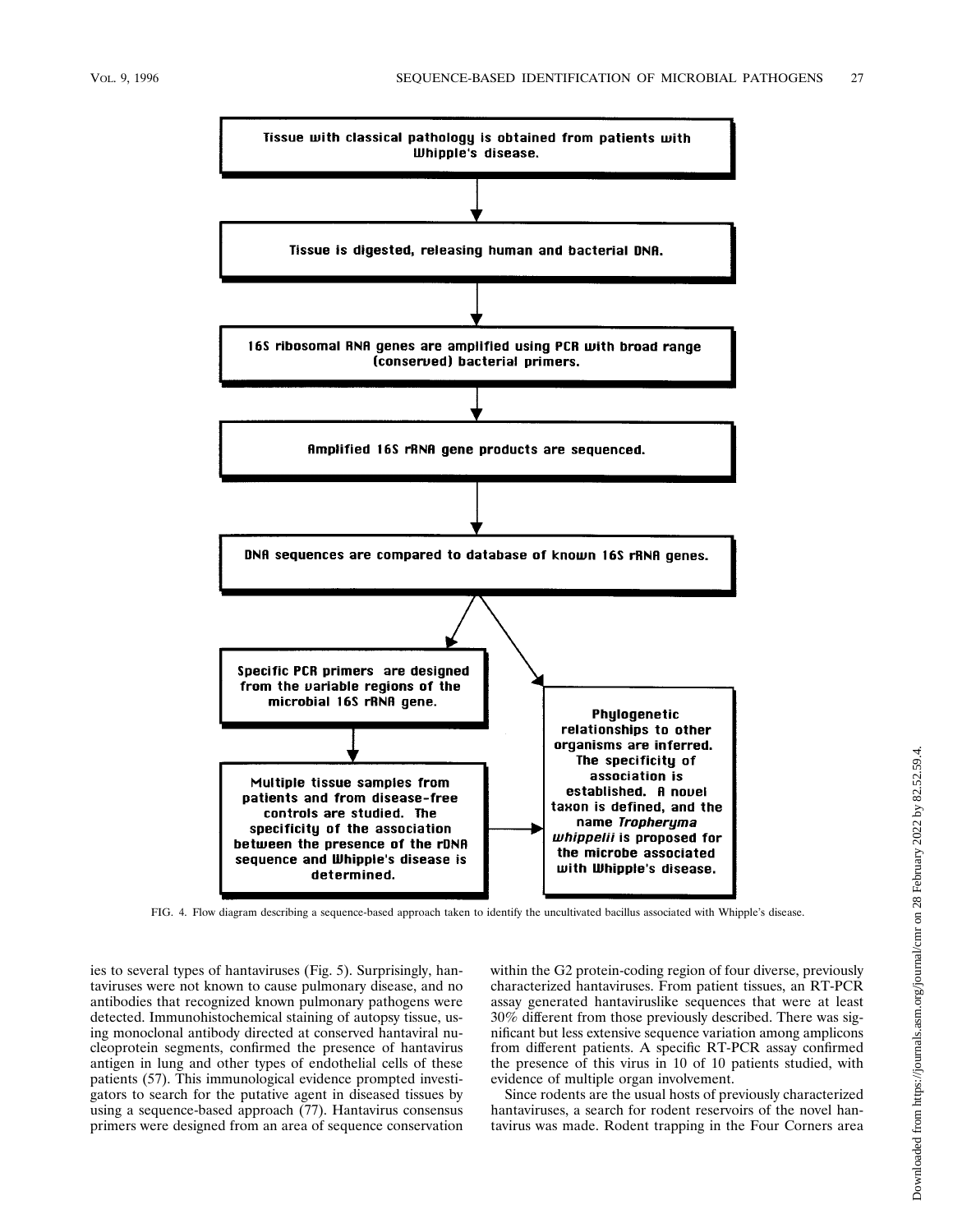

FIG. 5. Flow diagram describing the events leading to the identification of the microbe associated with HPS and the development of specific screening tests. ELISA, enzyme-linked immunosorbent assay; IgM, immunoglobulin M.

revealed that 33% of deer mice examined were seropositive for this group of hantavirus serotypes, and 82% of the seropositive deer mice were also positive for the human pulmonary syndrome-associated hantavirus by PCR. The outbreak of the newly defined HPS was attributed to a 10-fold increase in the deer mouse population in the Four Corners area. Most of the victims had some exposure to rodents, and human illness was associated with rodent exposure by genetic typing of the virus strains in mice and humans. Viruses detected in different geographic regions were distinct. In comparison, sequencing of amplified nucleic acids showed that there was nearly complete

identity between virus found in patients and the virus found in mice trapped in or around their homes. It took another 4 months before the hantavirus responsible for HPS, designated Sin Nombre virus (SNV), was finally propagated in culture (28). Initial evidence of disease causation by the SNV included positive patient serologic tests, presence of hantaviral antigen in histologic sections of diseased tissue (57), presence of hantaviral nucleic acid in digested diseased tissue, and epidemiologic agreement with previously described patterns of transmission for this group of viruses (119). Subsequent development of culture methods and specific serology for the SNV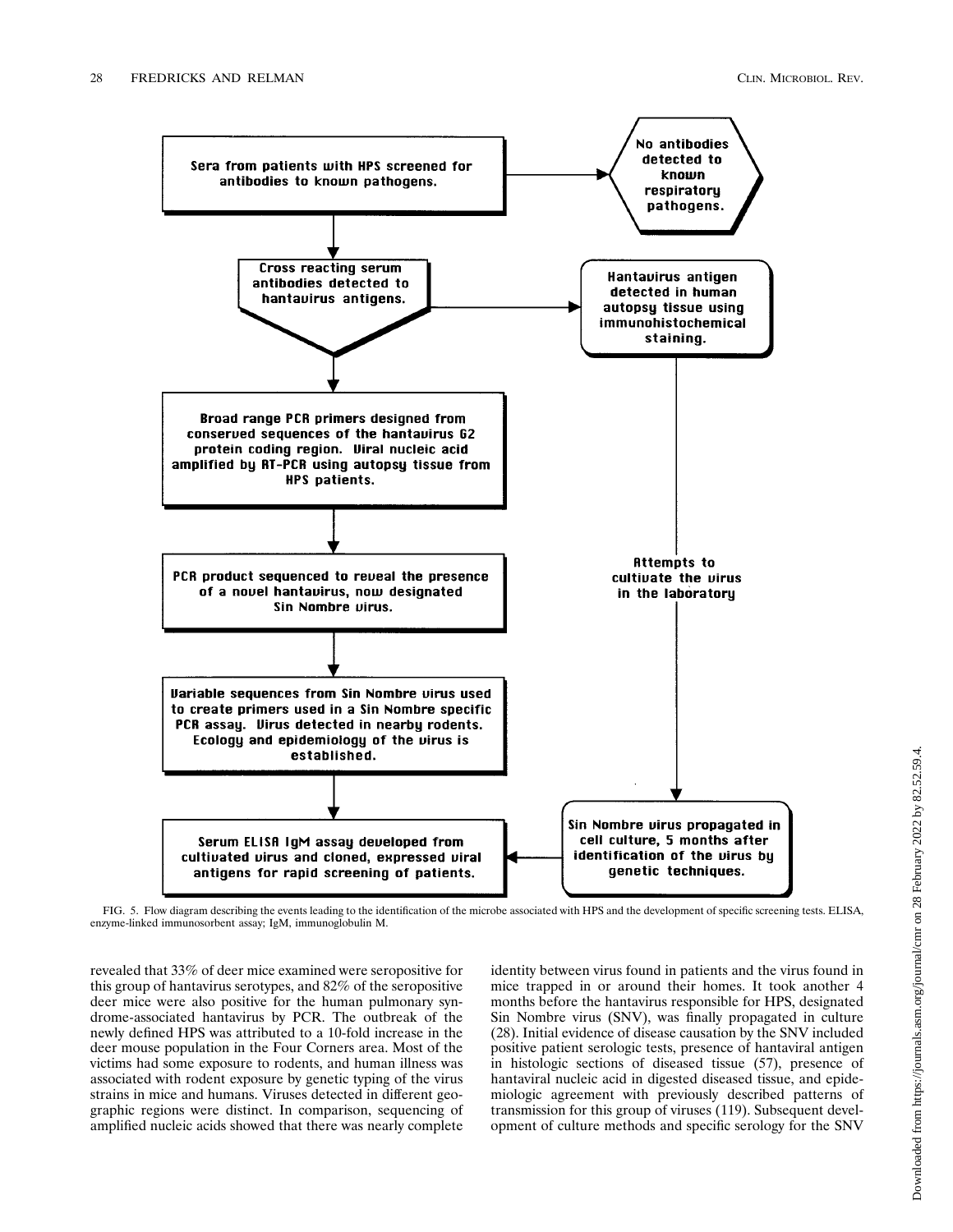provided data in support of the initial suggestion of causation. Because humans are the only known host in which SNV causes disease, Koch's third postulate has not been fulfilled.

## **KS**

A recent investigation of KS (12) illustrates the ability of RDA (63) to identify rare DNA sequences that are far more abundant in diseased tissue than they are in matched, unaffected tissue. When these sequences share similarity with a known category of infectious agents, as was the case in this study by Chang et al., issues concerning proof of microbial causality are appropriately raised. When these investigators performed RDA (Fig. 3), using tester DNA from KS tissue and driver DNA from uninvolved tissue of the same patient, two amplified products that hybridized specifically with KS tissue DNA were isolated; the sequence of each product predicted expression of polypeptides with significant similarity to herpesviral proteins. Although these predicted polypeptide sequences are similar to proteins encoded by *Herpesvirus saimiri* and EBV, the KS-associated sequences are sufficiently distinct to suggest the existence of a novel member of the herpesvirus family, human herpesvirus 8. A more complete picture of this viral genome seems to confirm these initial impressions.

The specificity of association of the KS-associated herpesviruslike (KSHV) sequence has been addressed by using Southern hybridization methods with labeled DNA amplified by the RDA process and PCR with specific primers designed from one of these original amplified herpesviruslike sequences (12). All 25 KS tissue samples from AIDS patients with amplifiable DNA were found to contain the viral sequence by PCR, while 6 of 39 (15%) lymphoma or normal lymph node samples from AIDS patients were also positive; two of these six patients had concurrent KS at other sites. In contrast, none of 85 tissue samples from non-AIDS patients contained the KSHV sequence. Reproduction of the PCR results in a blinded fashion by an outside laboratory helped to confirm that the association of the viral sequence with KS was not due to laboratory contamination or error. These data support a strong association of amplified sequence with disease. The presence of the KSHV sequence in some AIDS patients without KS is consistent with the biology of most oncogenic viruses and herpesviruses, i.e., a latency period. Despite the suggestive features of the KS-associated sequence, an alternative explanation for these results is that this sequence is a heritable polymorphic DNA marker for KS. This possibility was unlikely, given the selection of original driver and tester DNA from the same person; however, the issue was further addressed by examining the distribution of the viral sequence in various tissues from each of four additional AIDS patients with KS. A gradient of KSHV sequence was discovered, with prevalence greatest in KS lesions themselves, diminishing in adjacent tissue, and lowest in distant tissues such as heart and brain.

More recently, the association of KSHV with KS has been extended by using a KSHV-specific PCR assay to study tissue from HIV-seronegative patients with classic (endemic) KS, as well as KS in AIDS patients and in HIV-seronegative homosexuals (71). KSHV PCR product was found in 10 of 11 tissue samples from patients with AIDS-associated KS, 6 of 6 samples from patients with classic KS, 4 of 4 samples from HIV-negative homosexuals with KS, and only 1 of 21 control samples. Sequencing of the PCR products obtained from the amplification of KS tissues confirmed that the sequences were identical or nearly identical regardless of patient origin. By strengthening the specificity of association between the presence of specific sequence and the presence of disease, these data support the concept that KSHV may play a role in the causation of KS. On the other hand, KSHV PCR product was also found in uninvolved skin from 3 of 14 patients with KS. The presence of KSHV nucleic acid in healthy tissue from KS patients demonstrates the extreme sensitivity of PCR for the detection of microbes and may reflect latent infection with virus, but it also weakens the nucleic acid-disease concordance which forms the basis for proving causality by sequence-based approaches. A report of KSHV sequences in non-KS skin lesions raises further questions as to the specificity of the association (83).

### **CONFOUNDING ISSUES**

Sequence-based approaches to microbial identification and disease causation share some problems with more traditional approaches but also generate some additional problems. Perhaps the most obvious and perplexing issue raised by sequencebased approaches is the absence of a viable or even intact microorganism with which to reproduce disease. Strict adherence to the principle behind Koch's third postulate poses a major difficulty for the evaluation of microorganisms that have not yet been purified or propagated in the laboratory. In the unlikely event that a phylogenetically useful sequence also encodes a virulence factor sufficient for producing disease, expression of this factor from this sequence in a new host might satisfy this principle. In other situations, phylogenetic information from an isolated microbial sequence predicts the laboratory conditions that allow cultivation of the purported pathogen. Although its initial laboratory cultivation was fortuitous, the relationship of *B. henselae* to other bacteria inferred from its 16S rDNA sequence amplified directly from host tissue predicted the similar growth conditions used for propagation of *B. henselae* and *B. quintana* (91, 106).

Some of the other problems with sequence-based approaches have been mentioned earlier. Nucleic acid amplification methods such as PCR are extremely sensitive, capable of detecting as few as one target molecule. Even after rigorous technical precautions are taken to minimize contamination of PCR reactions (59, 97), primers designed from highly conserved microbial sequences are likely to generate amplified DNA product from most clinical samples due to the presence of microbial DNA contaminating either the sample or the PCR reagents, including *Taq* polymerase (48, 84, 103). The importance of multiple reagent-only controls and clinical control samples analyzed in parallel with disease-associated samples cannot be overemphasized. As with traditional culture techniques, nucleic acid amplification technology has the ability to detect microbes that may behave as ''true'' or frequent pathogens, transient or permanent commensals, or opportunists that take advantage of preexisting pathology or altered host defenses. The difficulty in making these distinctions is made more challenging by the extreme sensitivity of the amplification technology. For instance, with PCR-based assays, *Mycobacterium paratuberculosis* can be detected in the intestines of a high percentage (72%) of Crohn's disease patients compared with 29% of patients with other gastrointestinal diseases (22). Is *M. paratuberculosis* the cause of Crohn's disease or an opportunist that fills a niche created by the underlying disease process or its treatment (18)?

The problem of interpreting the microheterogeneity found in microbial sequences takes on added significance when sequence information derived directly from host tissues becomes the sole basis for defining the existence of an organism or organisms. Some microbial sequences exhibit much greater variation than do others. Extreme examples of genetic diversity include HIV and SNV, each of which gives rise to closely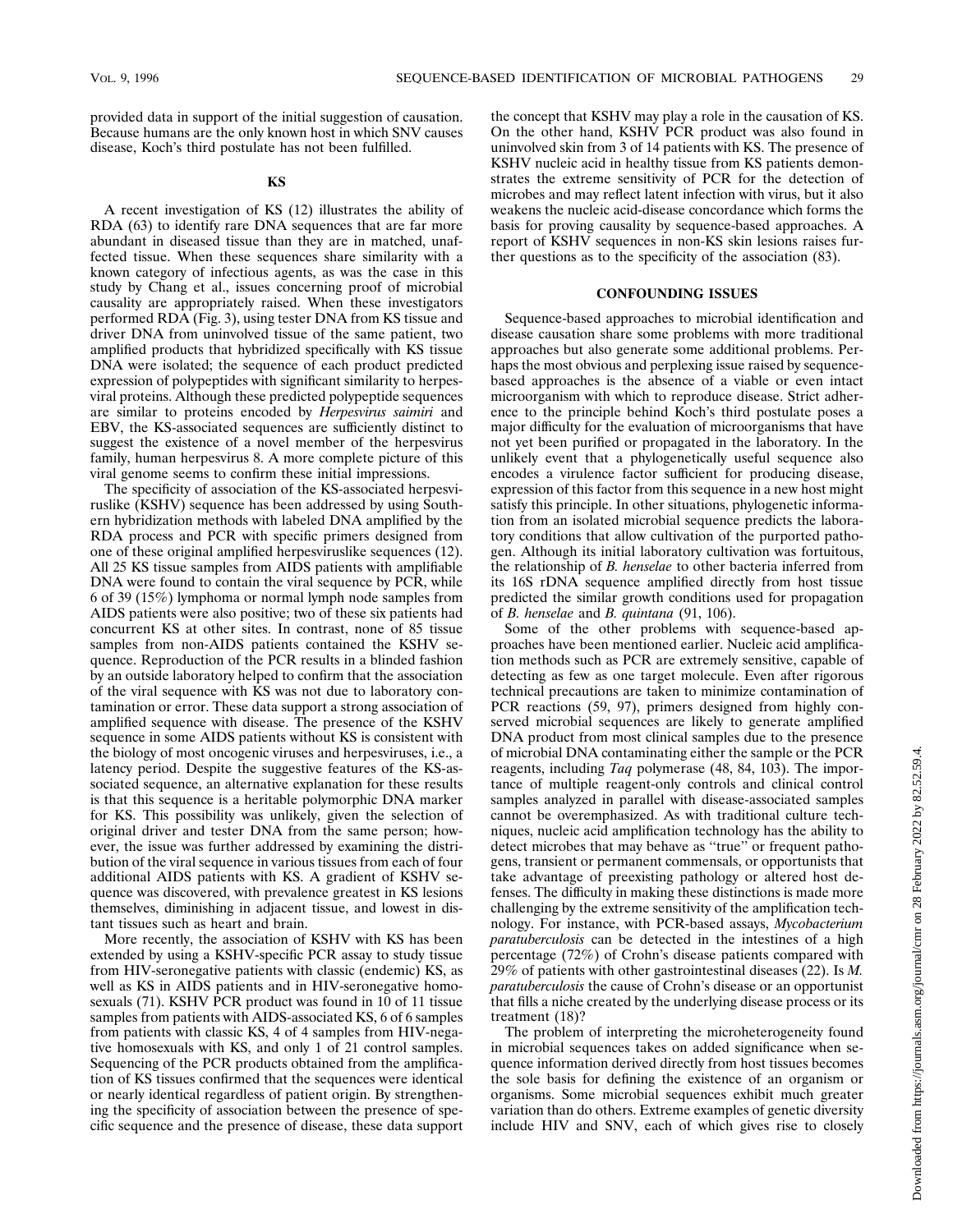related but distinct viruses within individual hosts (HIV quasispecies) and/or between different hosts. In the case of amplified rDNA sequences, possible explanations for microheterogeneity include *Taq* polymerase incorporation errors, variation among different gene copies from the same organism, and the presence of multiple strains or species within the clinical sample (87). Current databases contain an insufficient number of entries with which to define species and other taxon boundaries over a wide range of microorganisms with any sequence. And there is no simple method for integration of immunologic, epidemiologic, pathophysiologic, and clinical data with sequence information for the definition of taxon boundaries. Until these problems are remedied, establishing specific disease associations for microbial sequences with consistent microvariability will be a complicated task.

Because they do not require viable or intact microorganisms, sequence-based identification methods bring some advantages to the study of microbial causation. A number of infectious diseases are associated with dormant or latent organisms. Chronic Lyme arthritis (78, 82) and virus-associated cancers (see above) may be examples. Other diseases may be due to inflammatory processes initiated or perpetuated by microbial components such as cell wall, nonprotein complexes, or membrane-bound DNA (82). Detection of microbial nucleic acids from organisms that are dormant or long dead may help elucidate these types of disease processes. In the case of *Borrelia burgdorferi*-infected laboratory mice, microbial DNA can no longer be detected in tissues by PCR assays soon after initiation of clinically effective antibiotic treatment (67). These findings may not be relevant to all classes of microbial pathogens, e.g., mycobacteria. Detection methods will also produce misleading results when persistent but unrelated nucleic acid and organisms coexist with the pathology under investigation. Of course, the failure to find microbial nucleic acids in diseased tissues does not rule out a microbial etiology (96). For instance, a search for microbial nucleic acid in nervous system tissue from a patient with tetanus will likely yield negative results, because the etiologic agent and source of microbial nucleic acid, *Clostridium tetani*, is located at a distant site and causes disease via release of an absorbed exotoxin with widespread systemic effects.

# **MOLECULAR GUIDELINES FOR ESTABLISHING MICROBIAL DISEASE CAUSATION**

In the absence of a cultivated or purified microorganism, can sequence-based methods for the identification of microbial pathogens provide convincing evidence of disease causation? As originally stated, Koch's postulates cannot be fulfilled in this context because disease cannot be reproduced. Furthermore, when used under conditions of maximal sensitivity, nucleic acid amplification methods will detect the few numbers of pathogenic microorganisms that may occur in the absence of pathology, thereby calling into question the specificity of the parasite-disease association that is demanded by Koch's postulates. Over the years, similar concerns and technological advances have motivated others to offer new interpretations and revisions to these postulates (29). Given the degree to which sequence-based microbial identification methods have had an impact on clinical microbiology and the increasing frequency with which questions of causality arise, we offer some thoughts and guidelines for establishment of causal relationships between microbes and diseases.

(i) A nucleic acid sequence belonging to a putative pathogen should be present in most cases of an infectious disease. Microbial nucleic acids should be found preferentially in those organs or gross anatomic sites known to be diseased (i.e., with anatomic, histologic, chemical, or clinical evidence of pathology) and not in those organs that lack pathology.

(ii) Fewer, or no, copy numbers of pathogen-associated nucleic acid sequences should occur in hosts or tissues without disease.

(iii) With resolution of disease (for example, with clinically effective treatment), the copy number of pathogen-associated nucleic acid sequences should decrease or become undetectable. With clinical relapse, the opposite should occur.

(iv) When sequence detection predates disease, or sequence copy number correlates with severity of disease or pathology, the sequence-disease association is more likely to be a causal relationship.

(v) The nature of the microorganism inferred from the available sequence should be consistent with the known biological characteristics of that group of organisms. When phenotypes (e.g., pathology, microbial morphology, and clinical features) are predicted by sequence-based phylogenetic relationships, the meaningfulness of the sequence is enhanced.

(vi) Tissue-sequence correlates should be sought at the cellular level: efforts should be made to demonstrate specific in situ hybridization of microbial sequence to areas of tissue pathology and to visible microorganisms or to areas where microorganisms are presumed to be located.

(vii) These sequence-based forms of evidence for microbial causation should be reproducible.

While the principles behind Koch's postulates still hold, it may not be appropriate to make absolute statements regarding forms of proof. For example, guidelines ii and iii refer to relative numbers of sequence copies rather than to their presence or absence. We think that this proposed language reflects more accurately current concepts regarding the natural ecology of disease-causing microorganisms. Furthermore, strict adherence to every one of these guidelines may not be required for a compelling argument regarding causation. At the same time, the evidence surrounding a particular sequence and the microbe from which it derives should be internally consistent and integrate well with previous observations. Coherence and plausibility are important. Guideline v addresses this issue. The evolutionary relationships established by microbial sequence analysis often suggest testable hypotheses that may then lend support to causality. For example, the presence of cross-reacting antibodies to microorganisms that are related to the putative pathogen on the basis of sequence similarity supports the possibility of a causal relationship.

A review of the sequence-based evidence linking the SNV to HPS may illustrate how these guidelines may be used for establishing causal associations (Fig. 5).

(i) A unique hantaviruslike nucleic acid sequence was detected in 10 of 10 initial patients who met the case definition for HPS (77).

(ii) Hantaviral sequences were not detected in control tissue from patients without HPS (77).

(iii) Evaluation of blood samples from patients with HPS revealed that SNV nucleic acid was present in monocytes or whole blood from patients with active disease but was absent from the blood of most patients in recovery (46).

(iv) There are no published data on the detection of SNV nucleic acid in patients experiencing the prodromal phase of HPS or on the quantitation of SNV nucleic acids in various tissues or patients and the relationship of sequence copy number to disease activity.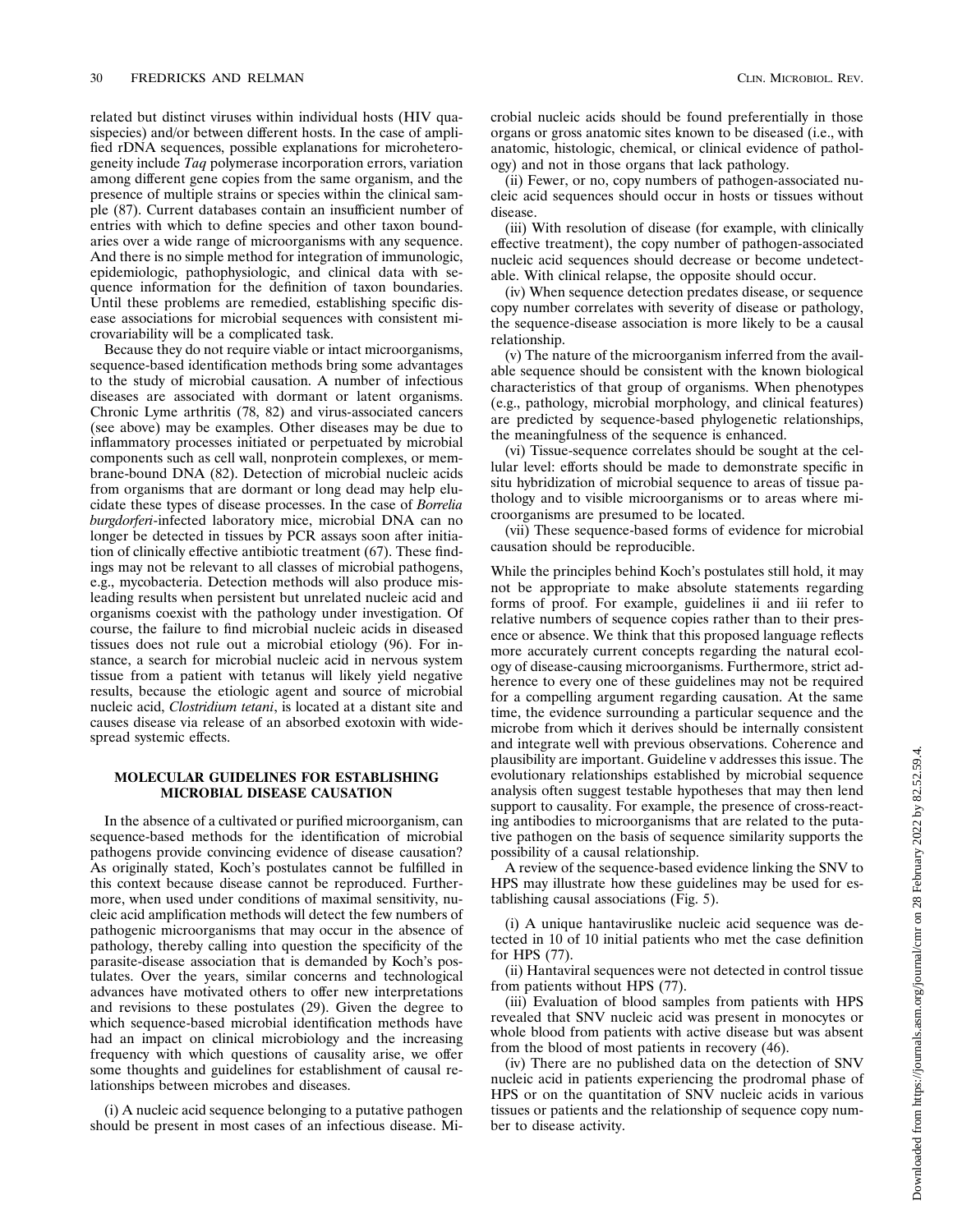(v) The hantaviruslike sequence detected in autopsy tissue from patients with HPS fits well with the serological and immunohistochemical evidence of hantavirus infection also present in these patients (13).

(vi) In situ hybridization studies have physically linked the hantaviruslike sequence to visible areas of cellular pathology, such as the endothelium of the lung microvasculature in patients with HPS (117).

(vii) Subsequent studies have confirmed the specific association of SNV nucleic acids in patients with HPS (118). In addition, rodents captured in the living areas of patients with HPS have been found to carry virus identical to that of the patients and are thought to be responsible for transmission of the virus. SNV from a rodent vector was grown in cell culture and sequenced, confirming the nucleic acid sequence data derived from RT-PCR with clinical samples (28).

## **FUTURE TRENDS**

Fifteen years ago, the identification of the uncultivated Whipple's disease bacillus seemed an insurmountable task. Today, we take for granted the intellectual and technological advances that made this task achievable. There is every reason to think that advancements of the same or greater magnitude will occur in the next 15 years and that they will have a significant impact on our ability to identify and prove microbial causation. Work in three areas is most likely to have this impact. First, the combination of differential gene representation and nucleic acid amplification technologies should facilitate isolation of microbial sequences that are more numerous or preferentially expressed in diseased (versus uninvolved) tissues. Second, the ability to isolate and express sequences that encode clinically relevant antigens will lead to serologic tests for uncultivated microbial agents, as well as the generation of specific antisera that can be used for tissue immunochemical or immunofluorescent staining procedures. For example, one might amplify sequences encoding microbial heat shock proteins from infected host tissue, using known conserved sequences (20, 38), and then express these sequences in vitro, with the goal of detecting a specific immune response to these proteins in the same patients. Detection of this response, or detection of microorganisms in situ with antisera raised against unique heat shock protein epitopes, would help to assign a causal role to this presumed pathogen. Third, animal and cell culture models of human disease are likely to evolve in directions of immediate relevance to microbial disease causation. As an example, human tissues can now be maintained in immunodeficient animals (e.g., SCID-hu mice) (69). These animals can then serve as useful models for (human) host-specific microbial pathogens (51). Further refinements in this methodology may create even more useful systems with which to assess the relevance of newly discovered microbial genomic sequences.

#### **CONCLUDING REMARKS**

It is our hope that the guidelines we have proposed will provide a framework for further discussion and debate on microbial pathogenesis and disease causation. We do not believe that every criterion for sequence-based evidence of causation needs to be fulfilled in order to incriminate a presumptive microorganism in disease, just as Koch did not believe in his day that every postulate must be fulfilled to prove causation. Nevertheless, the ability to fulfill some or all of the criteria listed above for sequence-based investigations of microbial causation should provide strong evidence of a clinically

important host-parasite relationship. The proof that a microorganism causes a disease can only come from the concordance of scientific evidence that supports this contention. Koch's postulates and their revisions still provide a valid standard for judging disease causation, but it is time that our thinking caught up with our intellectual and technological tools. Thomas Rivers observed (95), "At the time when they were formulated Koch's postulates were essential for the progress of knowledge of infectious diseases; but progress having left behind old rules requires new ones which some day without doubt will also be declared obsolete.''

#### **ACKNOWLEDGMENTS**

This work was supported in part by the Lucille P. Markey Charitable Trust. D.A.R. is a Lucille P. Markey Biomedical Scholar.

#### **REFERENCES**

- 1. **Amann, R. I., W. Ludwig, and K.-H. Schleifer.** 1995. Phylogenetic identification and in situ detection of individual microbial cells without cultivation. Microbiol. Rev. **59:**143–169.
- 2. **Anderson, B. E., J. E. Dawson, D. C. Jones, and K. H. Wilson.** 1991. *Ehrlichia chaffeensis*, a new species associated with human ehrlichiosis. J. Clin. Microbiol. **29:**2838–2842.
- 3. **Anderson, B. E., J. W. Sumner, J. E. Dawson, T. Tzianabos, C. R. Greene, J. G. Olson, D. B. Fishbein, M. Olsen-Rasmussen, B. P. Holloway, E. H. George, and A. F. Azad.** 1992. Detection of the etiologic agent of human
- ehrlichiosis by polymerase chain reaction. J. Clin. Microbiol. **30:**775–780. 4. **Bakken, J. S., J. S. Dumler, S. M. Chen, M. R. Eckman, L. Van Etta, and D. H. Walker.** 1994. Human granulocytic ehrlichiosis in the upper Midwest United States. A new species emerging? JAMA **272:**212–218.
- 5. **Boddinghaus, B., T. Rogall, T. Flohr, H. Blocker, and E. C. Bottger.** 1990. Detection and identification of mycobacteria by amplification of rRNA. J. Clin. Microbiol. **28:**1751–1759.
- 6. **Boorstin, D. J.** 1983. The discoverers. Vintage Books, New York.
- 7. **Bottger, E. C.** 1989. Rapid determination of bacterial ribosomal RNA sequences by direct sequencing of enzymatically amplified DNA. FEMS Microbiol. Lett. **53:**171–176.
- 8. **Bottger, E. C., A. Teske, P. Kirschner, S. Bost, H. R. Chang, V. Beer, and B. Hirschel.** 1992. Disseminated ''Mycobacterium genavense'' infection in patients with AIDS. Lancet **340:**76–80.
- 9. **Brown, M. S., and J. L. Goldstein.** 1992. Koch's postulates for cholesterol. Cell **71:**187–188.
- 10. **Butler, J. C., and C. J. Peters.** 1994. Hantavirus and hantavirus pulmonary syndrome. Clin. Infect. Dis. **19:**387–395.
- 11. **Carter, K. C.** 1985. Koch's postulates in relation to the work of Jacob Henle and Edwin Klebs. Med. Hist. **29:**353–374.
- 12. **Chang, Y., E. Cesarman, M. S. Pessin, F. Lee, J. Culpepper, D. M. Knowles, and P. S. Moore.** 1994. Identification of herpesvirus-like DNA sequences in AIDS-associated Kaposi's sarcoma. Science **266:**1865–1869.
- 13. **Chapman, L. E., and R. F. Khabbaz.** 1994. Etiology and epidemiology of the Four Corners hantavirus outbreak. Infect. Agents Dis. **3:**234–244.
- 14. **Chears, W. C. J., and C. T. Ashworth.** 1961. Electron microscopic study of the intestinal mucosa in Whipple's disease: demonstration of encapsulated bacilliform bodies in the lesion. Gastroenterology **41:**129–138.
- 15. **Chellappan, S., V. B. Kraus, B. Kroger, K. Munger, P. M. Howley, W. C. Phelps, and J. R. Nevins.** 1992. Adenovirus E1A, simian virus 40 tumor antigen, and human papillomavirus E7 protein share the capacity to disrupt the interaction between transcription factor E2F and the retinoblastoma gene product. Proc. Natl. Acad. Sci. USA **89:**4549–4553.
- 16. **Chen, K., H. Neimark, P. Rumore, and C. R. Steinman.** 1989. Broad range DNA probes for detecting and amplifying eubacterial nucleic acids. FEMS Microbiol. Lett. **48:**19–24.
- 17. **Chen, S. M., J. S. Dumler, J. S. Bakken, and D. H. Walker.** 1994. Identification of a granulocytotropic *Ehrlichia* species as the etiologic agent of human disease. J. Clin. Microbiol. **32:**589–595.
- 18. **Chiodini, R. J.** 1989. Crohn's disease and the mycobacterioses: a review and comparison of two disease entities. Clin. Microbiol. Rev. **2:**90–117.
- 19. **Choo, Q. L., G. Kuo, A. J. Weiner, L. R. Overby, D. W. Bradley, and M. Houghton.** 1989. Isolation of a cDNA clone derived from a blood-borne non-A, non-B viral hepatitis genome. Science **244:**359–362. 20. **Craig, E. A., J. S. Weissman, and A. L. Horwich.** 1994. Heat shock proteins
- and molecular chaperones: mediators of protein conformation and turn-over in the cell. Cell **78:**365–372.
- 21. **Dawson, J. E., B. E. Anderson, D. B. Fishbein, J. L. Sanchez, C. S. Gold-smith, K. H. Wilson, and C. W. Duntley.** 1991. Isolation and characterization of an *Ehrlichia* sp. from a patient diagnosed with human ehrlichiosis. J.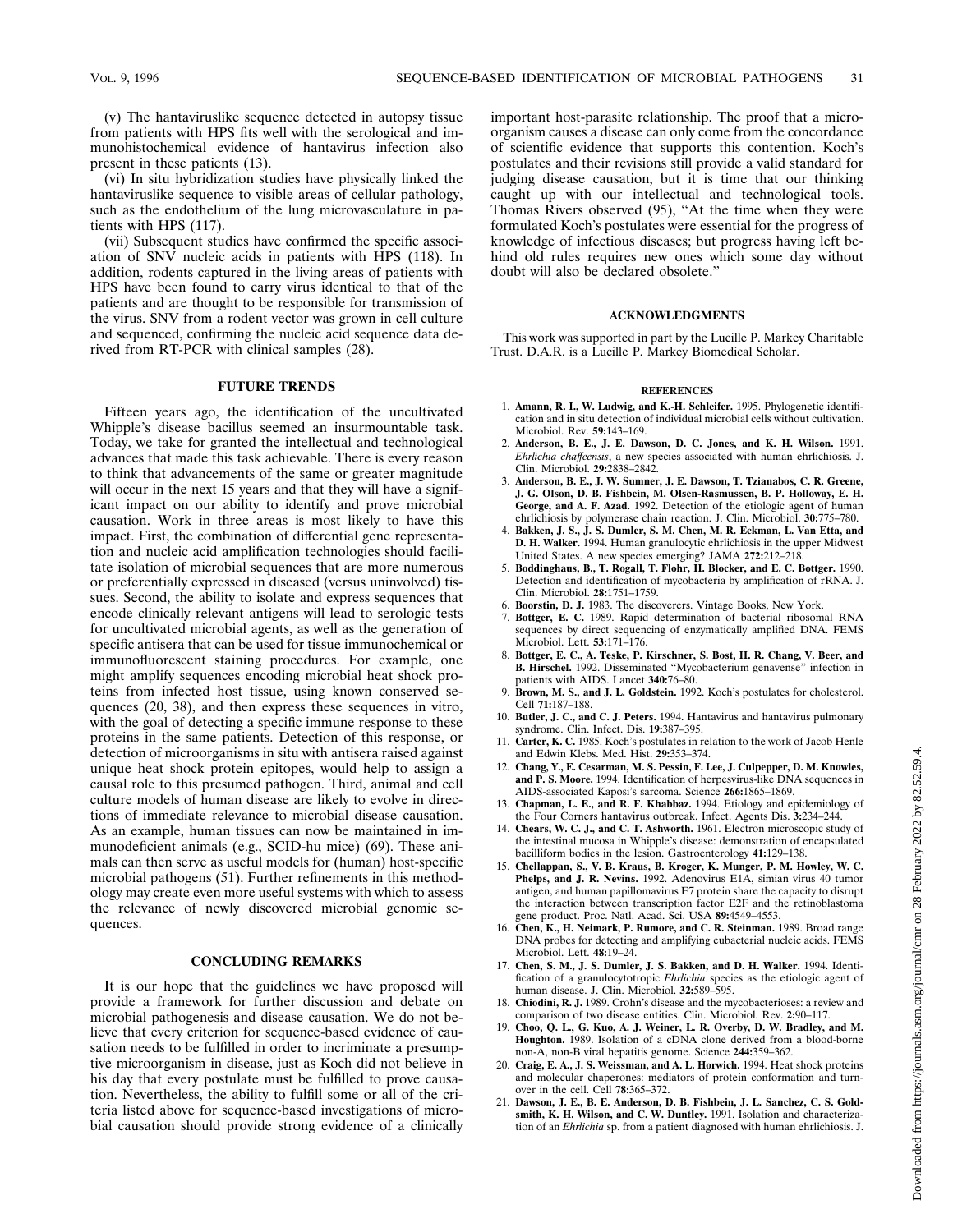Clin. Microbiol. **29:**2741–2745.

- 22. **Dell'Isola, B., C. Poyart, O. Goulet, J. F. Mougenot, J. E. Sadoun, N. Brousse, J. Schmitz, C. Ricour, and P. Berche.** 1994. Detection of Mycobacterium paratuberculosis by polymerase chain reaction in children with Crohn's disease. J. Infect. Dis. **169:**449–451.
- 23. **Distel, D. L., E. F. DeLong, and J. B. Waterbury.** 1991. Phylogenetic characterization and in situ localization of the bacterial symbiont of shipworms (*Teredinidae*: *Bivalvia)* by using 16S rRNA sequence analysis and oligodeoxynucleotide probe hybridization. Appl. Environ. Microbiol. **57:**2376– 2382.
- 24. **Dobbins, W. O., and H. Kawanishi.** 1981. Bacillary characteristics in Whipple's disease: an electron microscopic study. Gastroenterology **80:**1468– 1475.
- 25. **Donham, K. J., and P. S. Thorne.** 1994. Agents in organic dust: criteria for a causal relationship. Am. J. Ind. Med. **25:**33–39.
- 26. **Duchin, J. S., F. T. Koster, C. J. Peters, G. L. Simpson, B. Tempest, S. R. Zaki, T. G. Ksiazek, P. E. Rollin, S. Nichol, E. T. Umland, R. L. Moolenaar, S. E. Reef, K. B. Nolte, M. M. Gallaher, J. C. Butler, R. F. Breiman, and the Hantavirus Study Group.** 1994. Hantavirus pulmonary syndrome: a clinical description of 17 patients with a newly recognized disease. The Hantavirus Study Group. N. Engl. J. Med. **330:**949–955.
- 27. **Edberg, S. C.** 1985. Principles of nucleic acid hybridization and comparison with monoclonal antibody technology for the diagnosis of infectious diseases. Yale J. Biol. Med. **58:**425–442.
- 28. **Elliott, L. H., T. G. Ksiazek, P. E. Rollin, C. F. Spiropoulou, S. Morzunov, M. Monroe, C. S. Goldsmith, C. D. Humphrey, S. R. Zaki, J. W. Krebs, et al.** 1994. Isolation of the causative agent of hantavirus pulmonary syndrome. Am. J. Trop. Med. Hyg. **51:**102–108.
- 29. **Evans, A. S.** 1976. Causation and disease: the Henle-Koch postulates revisited. Yale J. Biol. Med. **49:**175–195.
- 30. **Evans, A. S.** 1977. Limitation of Koch's postulates. Lancet **ii:**1277–1278. (Letter.)
- 31. **Everett, E. D., K. A. Evans, R. B. Henry, and G. McDonald.** 1994. Human ehrlichiosis in adults after tick exposure: diagnosis using polymerase chain reaction. Ann. Intern. Med. **120:**730–735.
- 32. **Falkow, S.** 1988. Molecular Koch's postulates applied to microbial patho-genicity. Rev. Infect. Dis. **10:**S274–S276.
- 33. **Farci, P., H. J. Alter, D. Wong, R. H. Miller, J. W. Shih, B. Jett, and R. H. Purcell.** 1991. A long-term study of hepatitis C virus replication in non-A, non-B hepatitis. N. Engl. J. Med. **325:**98–104.
- 34. **Fishbein, D. B., J. E. Dawson, and L. E. Robinson.** 1994. Human ehrlichio-sis in the United States, 1985 to 1990. Ann. Intern. Med. **120:**736–743.
- 35. **Giovannoni, S. J., T. B. Britschgi, C. L. Moyer, and K. G. Field.** 1990. Genetic diversity in Sargasso Sea bacterioplankton. Nature (London) **345:** 60–63.
- 36. **Giovannoni, S. J., E. F. DeLong, G. J. Olsen, and N. R. Pace.** 1988. Phylogenetic group-specific oligodeoxynucleotide probes for identification of single microbial cells. J. Bacteriol. **170:**720–726. (Erratum, **170:**2418, 1988.)
- 37. **Gold, T.** 1992. The deep, hot biosphere. Proc. Natl. Acad. Sci. USA **89:** 6045–6049.
- 38. **Gupta, R. S., and G. B. Golding.** 1993. Evolution of HSP70 gene and its implications regarding relationships between archaebacteria, eubacteria, and eukaryotes. J. Mol. Evol. **37:**573–582.
- 39. **Haase, A. T., E. F. Retzel, and K. A. Staskus.** 1990. Amplification and detection of lentiviral DNA inside cells. Proc. Natl. Acad. Sci. USA **87:** 4971–4975.
- 40. **Hackney, J. D., and W. S. Linn.** 1979. Koch's postulates updated: a potentially useful application to laboratory research and policy analysis in environmental toxicology. Am. Rev. Respir. Dis. **119:**849–852.
- 41. **Hall, P. A., and N. R. Lemoine.** 1991. Koch's postulates revisited. J. Pathol. **164:**283–284. (Editorial.)
- 42. **Hanson, R. P.** 1988. Koch is dead. J. Wildl. Dis. **24:**193–200.
- 43. **Henle, G., W. Henle, and V. Diehl.** 1968. Relation of Burkitt's tumorassociated herpes-type virus to infectious mononucleosis. Proc. Natl. Acad. Sci. USA **59:**94–101.
- 44. **Henle, J.** 1938. On miasmata and contagie. Johns Hopkins Press, Baltimore.
- 45. **Hill, A. B.** 1965. The environment and disease: association or causation? Proc. R. Soc. Med. **58:**295–300.
- 46. **Hjelle, B., C. F. Spiropoulou, M. N. Torrez, S. Morzunov, C. J. Peters, and S. T. Nichol.** 1994. Detection of Muerto Canyon virus RNA in peripheral blood mononuclear cells from patients with hantavirus pulmonary syndrome. J. Infect. Dis. **170:**1013–1017.
- 47. **Huebner, R. J.** 1957. The virologist's dilemma. Ann. N. Y. Acad. Sci. **67:**430–438.
- 48. **Hughes, M. S., L. A. Beck, and R. A. Skuce.** 1994. Identification and elimination of DNA sequences in Taq DNA polymerase. J. Clin. Microbiol. **32:**2007–2008.
- 49. **Hume, D.** 1896. L. A. Selby-Bigge (ed.), Treatise of human nature (1739). Clarendon Press, Oxford.
- 50. **Johnson, R. T., and C. J. Gibbs.** 1974. Koch's postulates and slow infections of the nervous system. Arch. Neurol. **30:**36–38. (Editorial.)
- 51. **Kaneshima, H., L. Su, M. L. Bonyhadi, R. I. Connor, D. D. Ho, and J. M.**

**McCune.** 1994. Rapid-high, syncytium-inducing isolates of human immunodeficiency virus type 1 induce cytopathicity in the human thymus of the SCID-hu mouse. J. Virol. **68:**8188–8192.

- 52. **Koch, R.** 1942. The aetiology of tuberculosis (translation of Die Aetiologie der Tuberculose [1882]), p. 392–406. *In* D. H. Clark (ed.), Source book of medical history. Dover Publications, Inc., New York.
- 53. **Koch, R.** 1891. Uber bakteriologische Forschung Verhandlung des X Internationalen Medichinischen Congresses, Berlin, 1890, 1, 35. August Hirschwald, Berlin. (In German.) Xth International Congress of Medicine, Berlin.
- 54. **Koehler, J. E., F. D. Quinn, T. G. Berger, P. E. LeBoit, and J. W. Tappero.** 1992. Isolation of *Rochalimaea* species from cutaneous and osseous lesions of bacillary angiomatosis. N. Engl. J. Med. **327:**1625–1631.
- 55. **Krawczynski, K., M. J. Beach, D. W. Bradley, G. Kuo, A. M. di Bisceglie, M. Houghton, G. R. Reyes, J. P. Kim, Q. L. Choo, and M. J. Alter.** 1992. Hepatitis C virus antigen in hepatocytes: immunomorphologic detection and identification. Gastroenterology **103:**622–629.
- 56. **Kreider, J. W., M. K. Howett, S. A. Wolfe, G. L. Bartlett, R. J. Zaino, T. Sedlacek, and R. Mortel.** 1985. Morphological transformation in vivo of human uterine cervix with papillomavirus from condylomata acuminata. Nature (London) **317:**639–641.
- 57. **Ksiazek, T. G., C. J. Peters, P. E. Rollin, S. Zaki, S. Nichol, C. Spiropoulou, S. Morzunov, H. Feldmann, A. Sanchez, A. S. Khan, et al.** 1995. Identification of a new North American hantavirus that causes acute pulmonary insufficiency. Am. J. Trop. Med. Hyg. **52:**117–123.
- 58. **Kuo, G., Q.-L. Choo, H. J. Alter, G. L. Gitnick, A. G. Redeker, R. H. Purcell, T. Miyamura, J. L. Dienstag, M. J. Alter, C. E. Stevens, G. E. Tegtmeier, F. Bonino, M. Colombo, W.-S. Lee, C. Kuo, K. Berger, J. R. Shuster, L. R. Overby, D. W. Bradley, and M. Houghton.** 1989. An assay for circulating antibodies to a major etiologic virus of human non-A, non-B hepatitis. Science **244:**362–364.
- 59. **Kwok, S., and R. Higuchi.** 1989. Avoiding false positives with PCR. Nature (London) **339:**237–238. [Erratum, Nature (London) **339:**490, 1989.]
- 60. **Lakhani, S. R.** 1993. Early clinical pathologists: Robert Koch (1843–1910). J. Clin. Pathol. **46:**596–598.
- 61. **Lane, D. J., B. Pace, G. J. Olsen, D. A. Stahl, M. L. Sogin, and N. R. Pace.** 1985. Rapid determination of 16S ribosomal RNA sequences for phylogenetic analyses. Proc. Natl. Acad. Sci. USA **82:**6955–6959.
- 62. **Liesack, W., and E. Stackebrandt.** 1992. Occurrence of novel groups of the domain Bacteria as revealed by analysis of genetic material isolated from an Australian terrestrial environment. J. Bacteriol. **174:**5072–5078.
- 63. **Lisitsyn, N., N. Lisitsyn, and M. Wigler.** 1993. Cloning the differences between two complex genomes. Science **259:**946–951.
- 64. **Lucey, D., M. J. Dolan, C. W. Moss, M. Garcia, D. G. Hollis, S. Wegner, G. Morgan, R. Almeida, D. Leong, K. S. Greisen, et al.** 1992. Relapsing illness due to *Rochalimaea henselae* in immunocompetent hosts: implication for therapy and new epidemiological associations. Clin. Infect. Dis. **14:**683–688.
- 65. **Maeda, K., N. Markowitz, R. C. Hawley, M. Ristic, D. Cox, and J. E. McDade.** 1987. Human infection with *Ehrlichia canis*, a leukocytic rickettsia. N. Engl. J. Med. **316:**853–856.
- 66. **Maiwald, M., H. J. Meier-Willersen, M. Hartmann, and A. von Herbay.** 1995. Detection of *Tropheryma whippelii* DNA in a patient with AIDS. J. Clin. Microbiol. **33:**1354–1356.
- 67. **Malawista, S. E., S. W. Barthold, and D. H. Persing.** 1994. Fate of *Borrelia burgdorferi* DNA in tissues of infected mice after antibiotic treatment. J. Infect. Dis. **170:**1312–1316.
- 68. **Marley, J. E., and A. J. McMichael.** 1991. Principles behind practice. 6. Disease causation. The role of epidemiological evidence. Med. J. Aust. **155:**95–101.
- 69. **McCune, J. M., R. Namikawa, H. Kaneshima, L. D. Shultz, M. Lieberman, and I. L. Weissman.** 1988. The SCID-hu mouse: murine model for the analysis of human hematolymphoid differentiation and function. Science **241:**1632–1639.
- 70. **Meier-Willersen, H. J., M. Maiwald, and A. von Herbay.** 1993. Whipple's disease associated with opportunistic infections. Dtsch. Med. Wochenschr. **118:**854–860. (In German.)
- 71. **Moore, P. S., and Y. Chang.** 1995. Detection of herpesvirus-like DNA sequences in Kaposi's sarcoma in patients with and without HIV infection. N. Engl. J. Med. **332:**1181–1185.
- 72. **Muller, C., C. Stain, and O. Burghuber.** 1993. *Tropheryma whippelii* in peripheral blood mononuclear cells and cells of pleural effusion. Lancet **341:**701. (Letter.)
- 73. **Munoz, N.** 1994. Is *Helicobacter pylori* a cause of gastric cancer? An appraisal of the seroepidemiological evidence. Cancer Epidemiol. Biomarkers Prev. **3:**445–451.
- 74. **Murray, R. G., and K. H. Schleifer.** 1994. Taxonomic notes: a proposal for recording the properties of putative taxa of procaryotes. Int. J. Syst. Bacteriol. **44:**174–176.
- 75. **Nakatsuji, Y., A. Matsumoto, E. Tanaka, H. Ogata, and K. Kiyosawa.** 1992. Detection of chronic hepatitis C virus infection by four diagnostic systems: first-generation and second-generation enzyme-linked immunosorbent assay, second-generation recombinant immunoblot assay and nested poly-